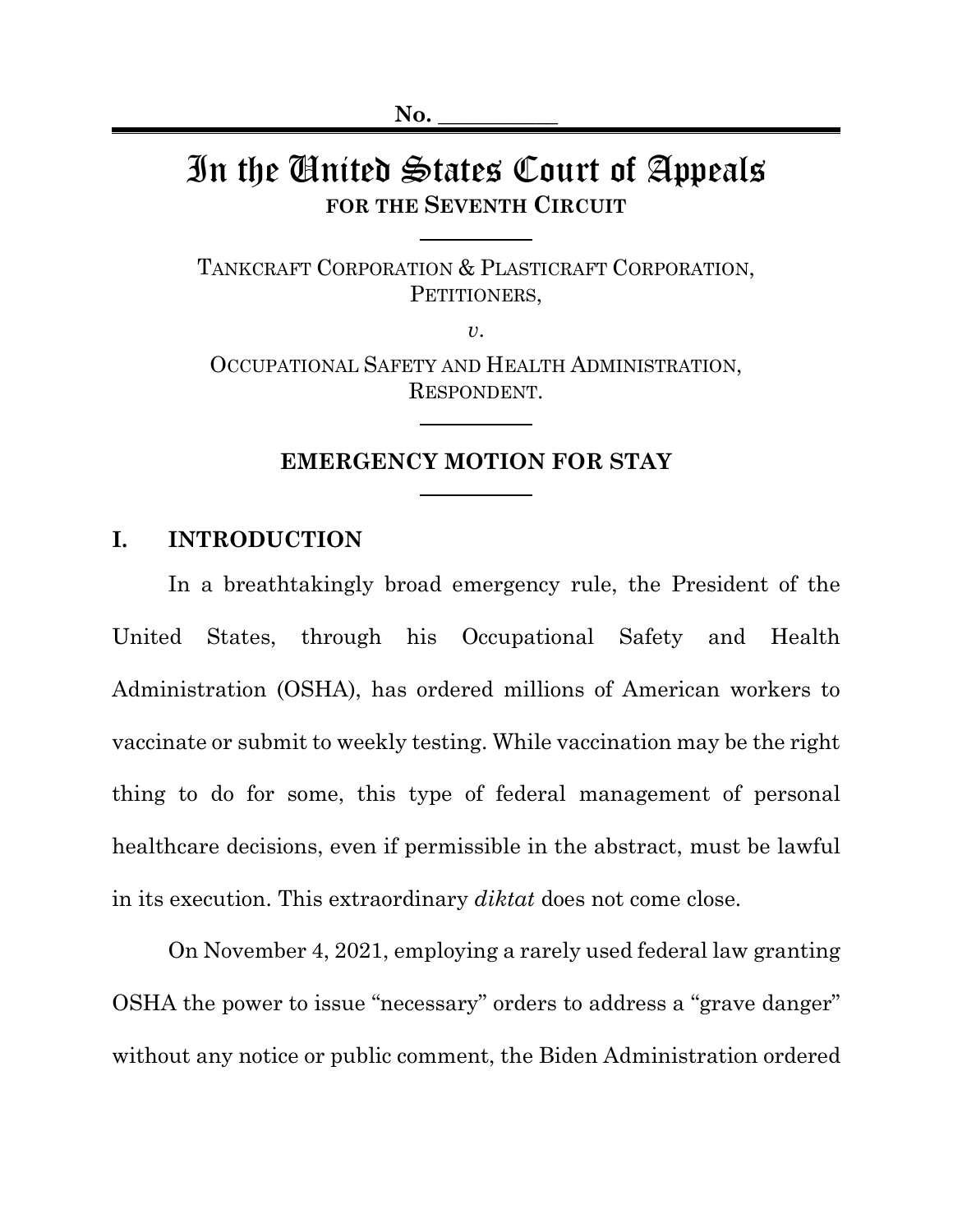all businesses with 100 or more employees to require vaccination or weekly testing and masking. This rule makes no allowance for employees who face little or no risk from COVID. Instead, OSHA claims that COVID is a "grave danger" to any unvaccinated employee employed in a business with over 100 employees, regardless of whether they have natural immunity, are otherwise young and healthy, or whether they work primarily outdoors or remotely.

Petitioners—two Wisconsin-based manufacturers—will suffer irreparable harm immediately unless a stay is granted. Petitioners must decide between two impossible choices: if they impose OSHA's mandate, they will lose employees who do not wish to be vaccinated or tested weekly and precious days of productivity due to testing, vaccinations, and vaccine side effects. But if Petitioners fail to comply, they will face staggering fines from OSHA.

This harm is being imposed solely by Presidential decree. There hasn't been any process allowing public comment on the rule. In fact, the text of the rule was not even publicly available until today, and it goes into effect tomorrow. What's more, the rule places upon employers not simply the obligation to make their workplaces safe, but it deputizes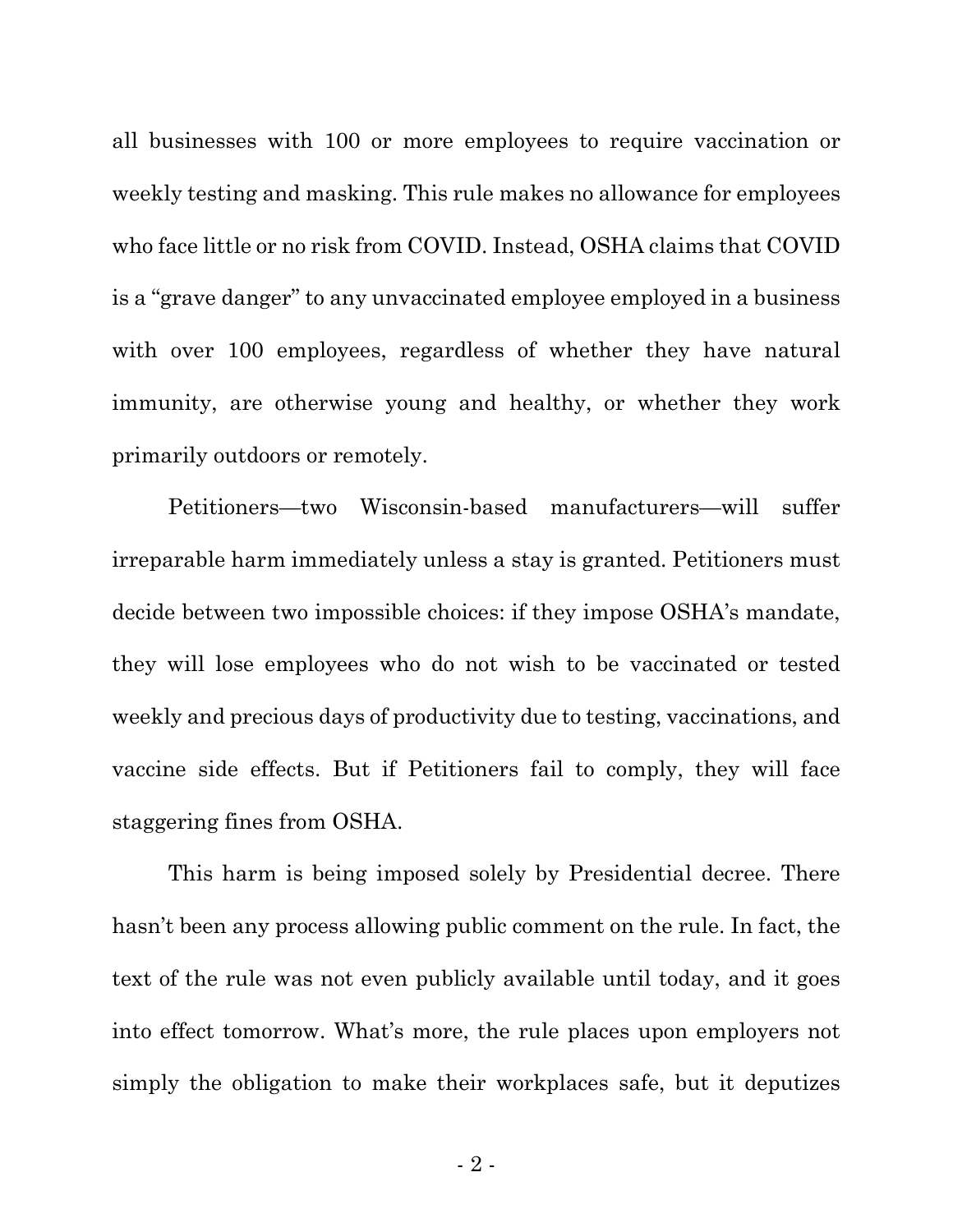employers into acting as agents of an unprecedented federal public health program. While the relevant law grants OSHA the power to impose emergency standards for workplace safety without public comment if these standards are "necessary" to address what OSHA believes is a "grave danger," this surely goes well beyond what Congress intended. If OSHA can use this authority to force 80 million American workers to vaccinate or test weekly, then it is hard to imagine what OSHA could *not*  order. American businesses could be ordered to monitor and intervene in virtually any employee behavior that might pose a risk to others, whether directly related to the workplace or not.

Considering the serious statutory and constitutional claims at stake, and the immediate and irreparable injuries facing Petitioners, OSHA's emergency temporary standard should be put on hold immediately while the Court considers this case.

#### **II. BACKGROUND**

In 1970, Congress passed the Occupational Safety and Health Act (the "Act") to ensure "safe and healthful working conditions," 29 U.S.C. § 651, and authorized OSHA "to promulgate different kinds of standards." *Indus. Union Dep't v. Am. Petroleum Inst*., 448 U.S. 607, 611 (1980)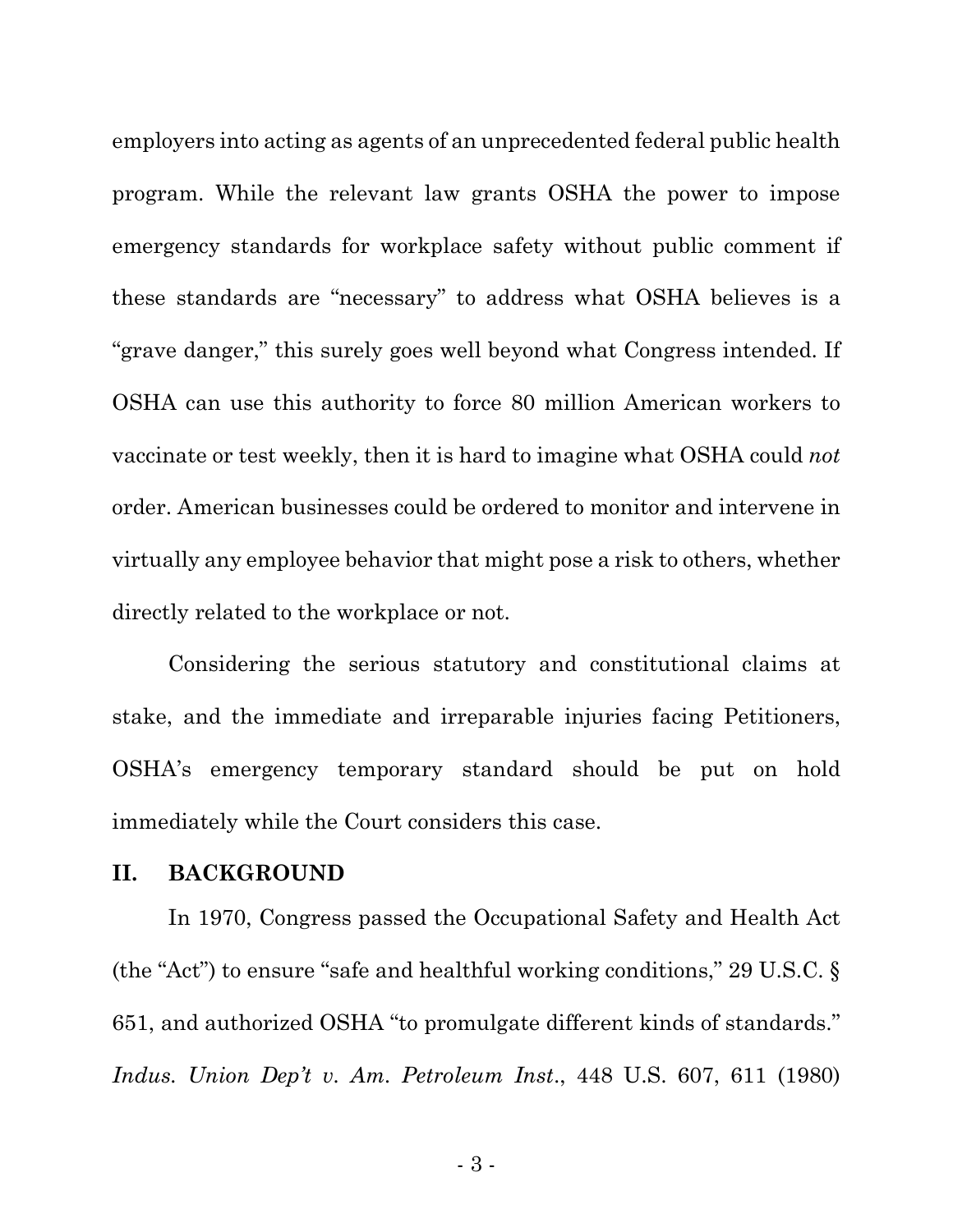(plurality op.). OSHA may promulgate these standards in either of two ways: (1) a permanent standard or (2) an emergency temporary standard (ETS). *See Fla. Peach Growers Ass'n, Inc. v. DOL*, 489 F.2d 120, 124 (5th Cir. 1974).

An ETS is an unusual administrative act. It takes "immediate effect upon publication." 29 U.S.C. § 655(c). There is no public notice, comment, or participation, as there is for a permanent standard. *See* 29 U.S.C. § 655(b). An ETS may be employed only if "employees are exposed to a grave danger from exposure to substances or agents determined to be toxic or physically harmful or from new hazards," and "such emergency standard is necessary to protect employees from such [grave] danger." *Id.* Put differently, the departure from normal administrative practice requires both an extraordinary danger posed by unsafe working conditions and a need for immediate action such that normal procedural protections must be suspended.

On September 9, 2021, President Biden announced his plan to require vaccination or weekly testing of a large portion of American workers. This plan became a reality on November 4, 2021, when OSHA released the text of the ETS. Ex. A (hereafter "ETS, \_\_"). According to the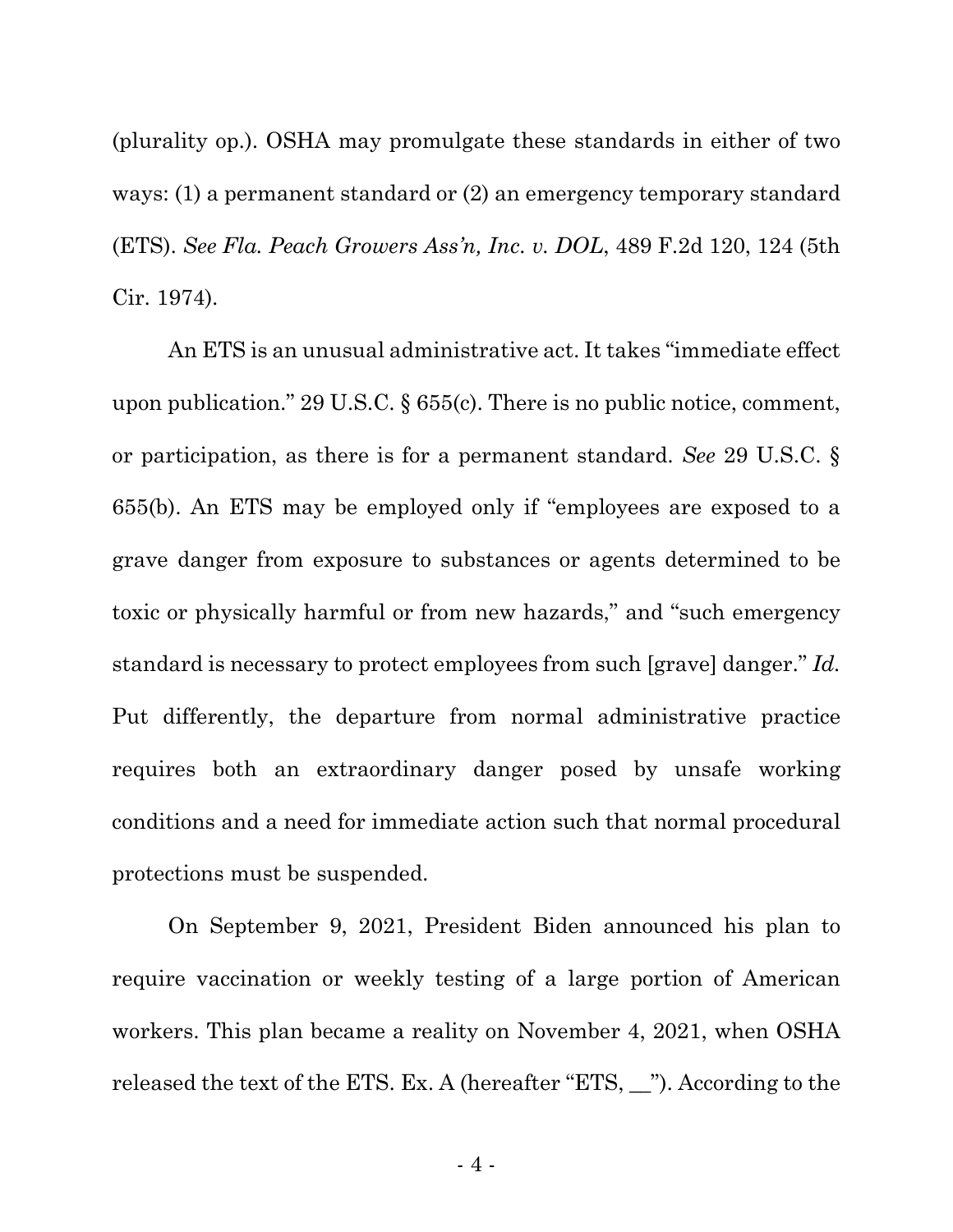ETS, employers must either "develop, implement, and enforce a mandatory COVID-19 vaccination policy" or "adopt a policy requiring employees to either get vaccinated or elect to undergo regular COVID-19 testing and wear a face covering at work." ETS, 1*.* The ETS will take effect when it is published in the federal register tomorrow. Employers must immediately begin to develop a policy, collect information, and marshal the necessary resources to comply with the ETS within 30 days (and enforce any testing requirements, if applicable, within 60 days). ETS, 486.

#### **III. Argument**

The exceptional character of an ETS is reflected in the process for judicial review. Upon the filing of a petition for review, "a motion for a stay may be made to the court of appeals or one of its judges," Fed. R. App. P. 18(2), which the Court may grant in its discretion, 28 U.S.C. § 2349. To obtain a stay, petitioners must demonstrate a likelihood of success on the merits, irreparable harm, and that the balance of equities tips in the Petitioners' favor. *Ill. Republican Party v. Pritzker*, 973 F.3d 760, 762-63 (7th Cir. 2020). This motion seeks emergency relief because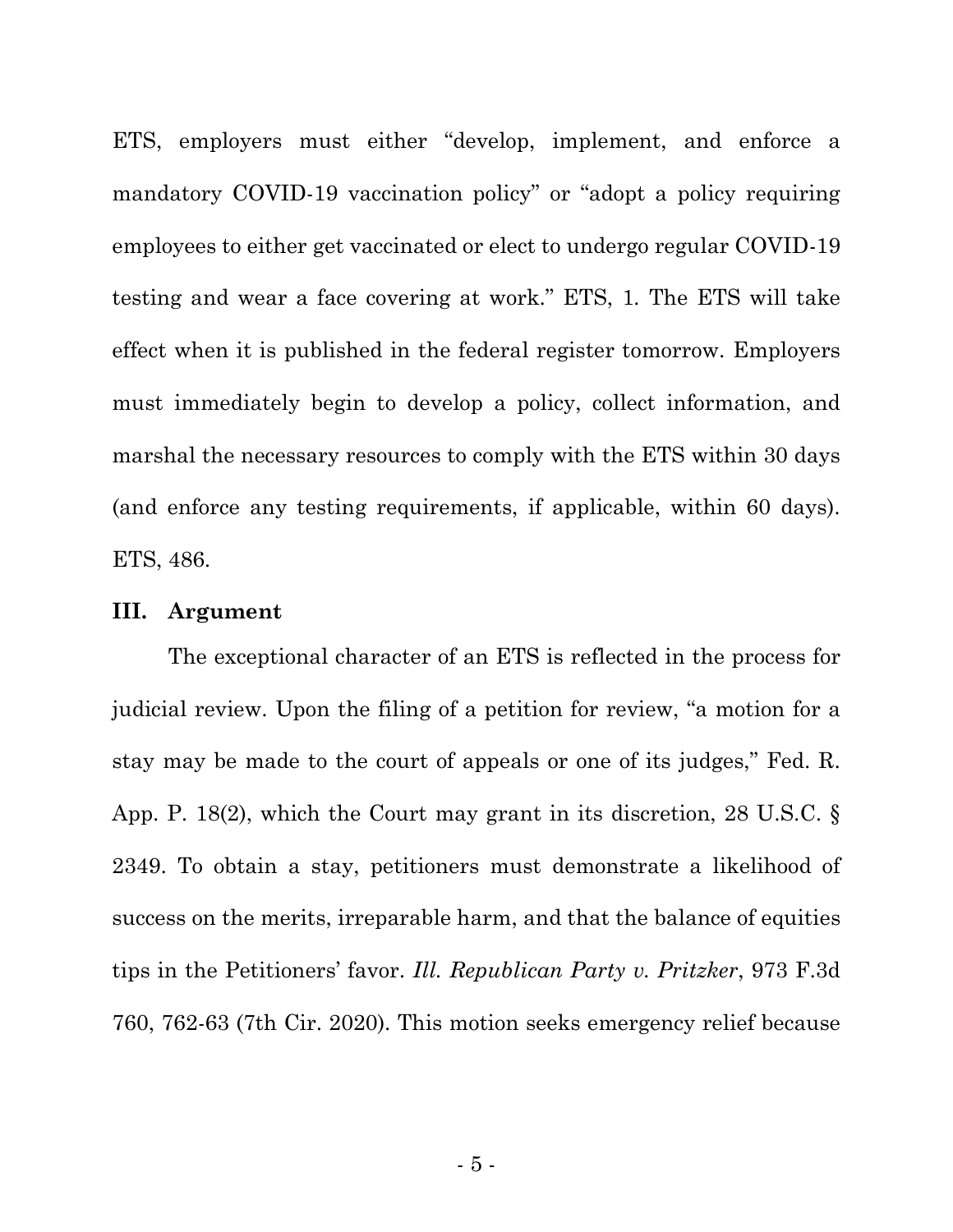Petitioners face immediate and substantial labor disruptions, compliance costs, and a loss of procedural rights, as more fully described below.

# **A. Petitioners are likely to succeed on the merits because the ETS is illegal and unconstitutional**

In addition to the standards required by the Administrative Procedures Act, 5 U.S.C. § 706(2) (prohibiting agency action that is arbitrary, capricious, contrary to law, or otherwise unconstitutional), courts considering an ETS must ultimately "take a 'harder look' at OSHA's action" than under a traditional APA review. *Asbestos Info. Ass'n/N. Am. v. OSHA*, 727 F.2d 415, 421 (5th Cir. 1984). Because "extraordinary power is delivered to the Secretary under the emergency provisions of [the Act]. That power should be delicately exercised, and only in those emergency situations which require it." *Fla. Peach Growers Ass'n, Inc.*, 489 F.2d at 129–30.

In the case commonly referred to as the "Benzene Case," in which the Court considered a permanent standard (not an ETS), the Court explained in a plurality opinion that although Congress "delegate[d] broad authority" (*Indus. Union Dep't*, 448 U.S. at 611) to the Secretary under the Act, the power to issue emergency temporary standards is more carefully circumscribed. Therefore, the Act "narrowly circumscribed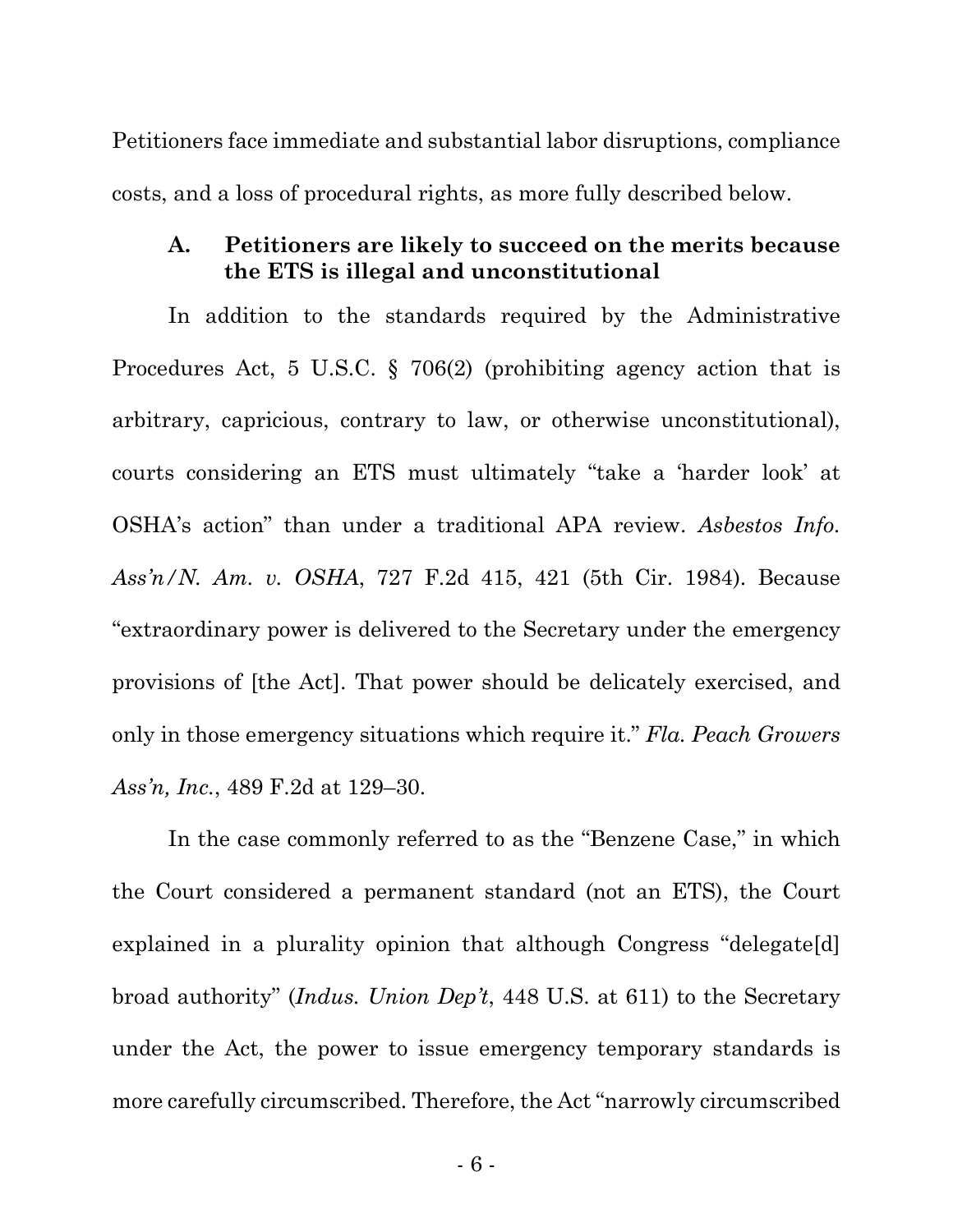the Secretary's power to issue temporary emergency standards." *Id*. at 651.

Under this exacting standard, ETSs have apparently **never** been upheld in court when challenged.[1](#page-6-0) Federal courts of appeal have vacated one ETS, *Fla. Peach Growers,* 489 F.2d 120 (5th Cir. 1974), partially vacated another, *Dry Color Mfrs Ass'n v. USDOL*, 486 F.2d 98 (3d Cir. 1973), and stayed three other ETSs, *Taylor Diving & Salvaged v. USDOL,* 537 F.2d 819 (5th Cir. 1976), *Indus. Union Dep't v. Bingham*, 570 F.2d 965 (D.C. Cir. 1977), *Asbestos Info. Ass'n v. OSHA*, 727 F.2d 415 (5th Cir. 1984).

# **1. COVID is not the type of "substance," "agent," or "hazard" supporting issuance of an ETS**

The Act authorizes OSHA to issue an ETS to protect "employees" from "exposure to substances," "agents," and "hazards." 29 U.S.C. § 655(c)(1). OSHA's standards must be directed at hazards in "places of employment." 29 U.S.C. § 652(8). The Act aims to reduce "injuries and illnesses *arising out of work situations*," and directs OSHA to address

<span id="page-6-0"></span><sup>1</sup> *But see* CRS, "ETS and COVID-19," Table A-1 (Sept. 13, 2021), <https://crsreports.congress.gov/product/pdf/R/R46288> (incorrectly noting that *Vistron v. OSHA* resulted in an ETS being upheld).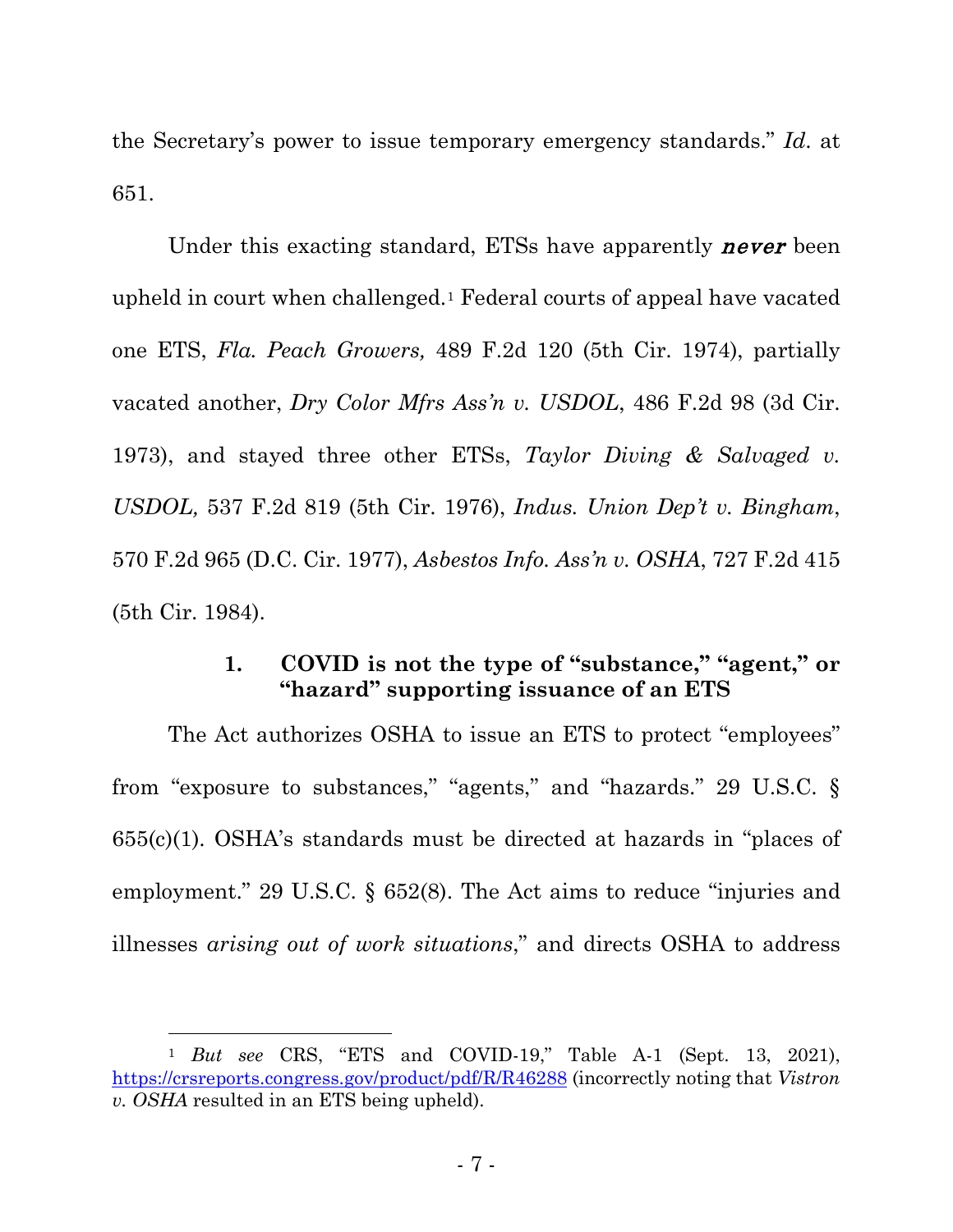"occupational safety and health hazards at [ ] *places of employment.*" 29 U.S.C. § 651(a) & (b)(1) (emphasis added). As such, ETSs may address risks and hazards *in the workplace*, not in society broadly.

Here, OSHA seeks to address a worldwide pandemic—a virus found nearly everywhere—with an ETS that ought to be limited to hazards arising from workplace conditions. Were OSHA authorized to label generic and ubiquitous risks, such as COVID, as "hazards" worthy of regulation under the Act, then there would be no limiting principle to OSHA's powers under the Act. *See* Section III.A.4 *infra.* Influenza and norovirus, for example, are "hazards" in the workplace (as are obesity and other health risks based in part on personal choices, heredity, or behavior).[2](#page-7-0) Yet OSHA does not set standards requiring vaccination or testing for influenza and norovirus because these are not hazards specific to the workplace[.3](#page-7-1)

OSHA's reading of the Act would grant near unlimited powers by ignoring the phrase "places of employment" in the definition of standards,

<sup>2</sup> *See* OSHA, [https://www.osha.gov/seasonal-flu/non-healthcare-employers.](https://www.osha.gov/seasonal-flu/non-healthcare-employers)

<span id="page-7-1"></span><span id="page-7-0"></span><sup>3</sup> For example, Petitioners are not aware of any OSHA action mandating annual vaccination for influenza, which causes up to 45 million illnesses each year. *See* CDC, [https://www.cdc.gov/flu/about/burden/index.html.](https://www.cdc.gov/flu/about/burden/index.html)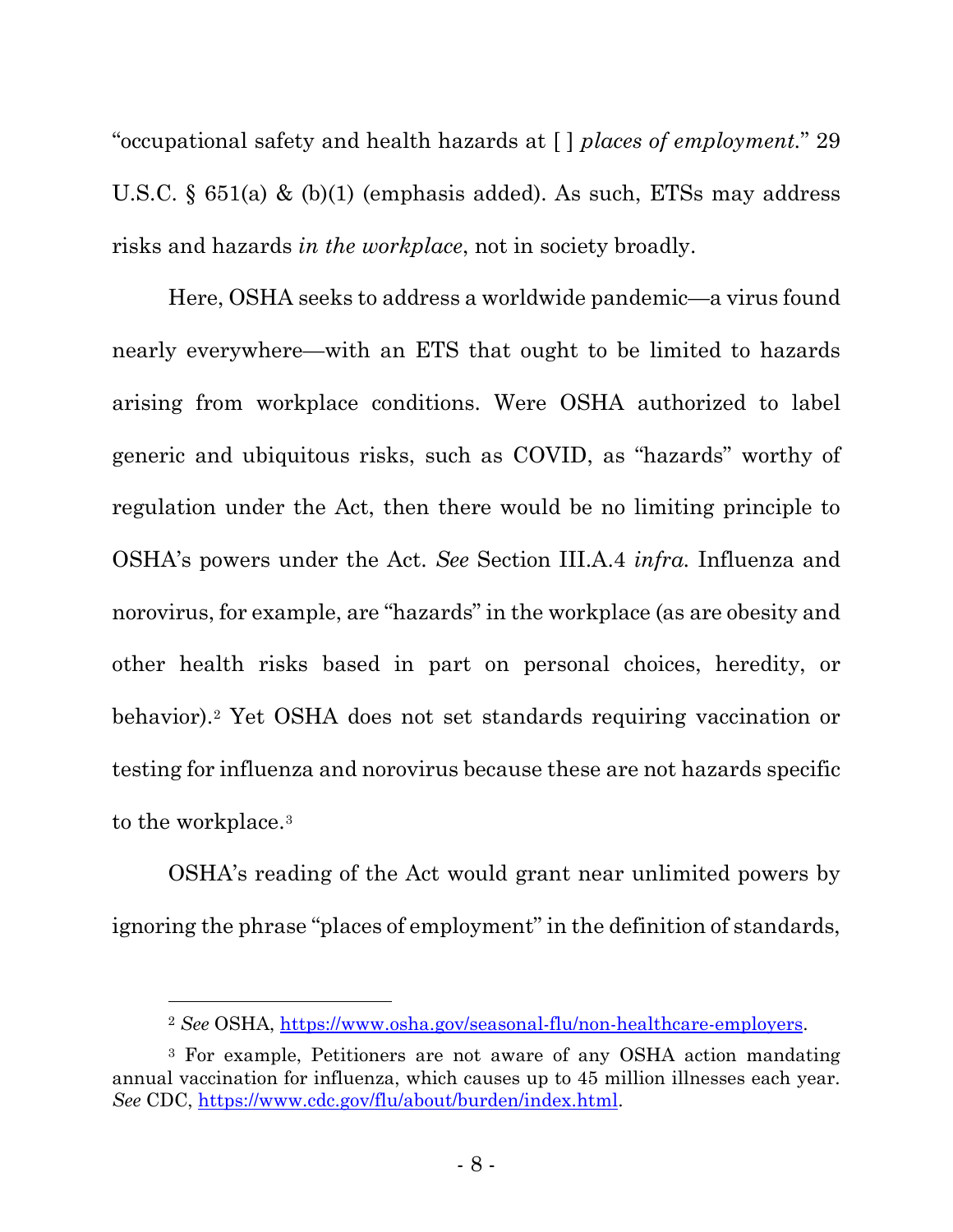29 U.S.C. § 652(8), and the other references to "health hazards at [ ] places of employment." 29 U.S.C. § 651(a) & (b)(1). But those important textual elements provide a reasonable limitation to the ETS authority to issue "necessary" emergency rules.

# **2. The ETS is not "necessary" to address a "grave danger"**

An ETS must also be "necessary to protect employees from [grave] danger." 29 U.S.C. § 655(c)(1)(B). While overall, "the language and structure of the Act, as well as its legislative history, indicate that it was intended to require the elimination, as far as feasible, of significant risks," *Indus. Union Dep't, AFL-CIO*, 448 U.S. at 641, the issuance of an ETS must address something more than simply a "significant risk." An ETS is reserved for extreme cases and may be issued only where there is a "grave danger," not just a "significant risk". *See N. Am.'s Bldg. Trades Unions v. OSHA*, 878 F.3d 271, 282 (D.C. Cir. 2017) (discussing the lower "significant risk" standard for permanent standards). An ETS is "the most drastic measure in the Agency's standard-setting arsenal." *Pub. Citizen Health Rsch. Grp. v. Auchter*, 702 F.2d 1150, 1153 (D.C. Cir. 1983). OSHA's reasoning for an ETS must be closely scrutinized. *See generally Dry Color Mfrs. Ass'n*, 486 F.2d at 105.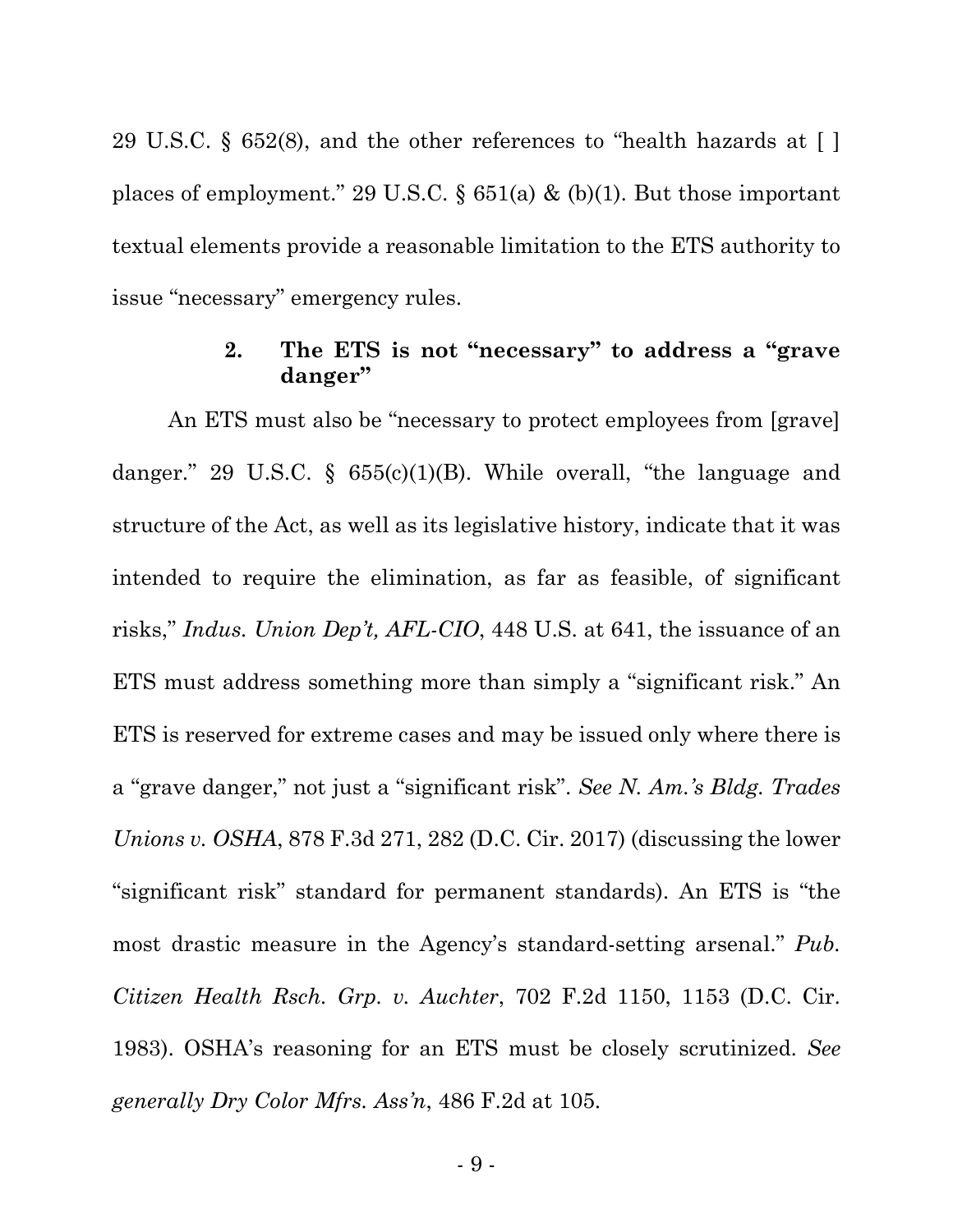The ETS here does not address a "grave danger." In fact, President Biden, in announcing this ETS, stated that "America is in much better shape than it was seven months ago," and that "vaccines provide strong protections."[4](#page-9-0) Despite these claims, OSHA has issued an overinclusive ETS that attempts to protect all employees, even those who do not face a "grave danger." For four independently sufficient reasons, such a broad ETS, applying to all employers with more than 100 employees, is simply not "necessary" to address a "grave danger" and "emergency" as required by the text of the statute.

First, the government's own experts strongly suggest that COVID does not present a "grave danger" to many categories of workers. The CDC has published "risk factors" explaining that factors such as age and co-morbidities contribute to a heightened COVID risk, while individuals without these risk factors face a reduced risk.<sup>[5](#page-9-1)</sup> CDC elsewhere lists ways to mitigate risks from COVID, such as social distancing, avoiding crowds,

<span id="page-9-0"></span><sup>4</sup> White House Remarks, Sept. 9, 2021, [https://www.whitehouse.gov/briefing](https://www.whitehouse.gov/briefing-room/speeches-remarks/2021/09/09/remarks-by-president-biden-on-fighting-the-covid-19-pandemic-3/)[room/speeches-remarks/2021/09/09/remarks-by-president-biden-on-fighting-the](https://www.whitehouse.gov/briefing-room/speeches-remarks/2021/09/09/remarks-by-president-biden-on-fighting-the-covid-19-pandemic-3/)[covid-19-pandemic-3/.](https://www.whitehouse.gov/briefing-room/speeches-remarks/2021/09/09/remarks-by-president-biden-on-fighting-the-covid-19-pandemic-3/)

<span id="page-9-1"></span><sup>5</sup> CDC, [https://www.cdc.gov/coronavirus/2019-ncov/covid-data/investigations](https://www.cdc.gov/coronavirus/2019-ncov/covid-data/investigations-discovery/assessing-risk-factors.html)[discovery/assessing-risk-factors.html.](https://www.cdc.gov/coronavirus/2019-ncov/covid-data/investigations-discovery/assessing-risk-factors.html)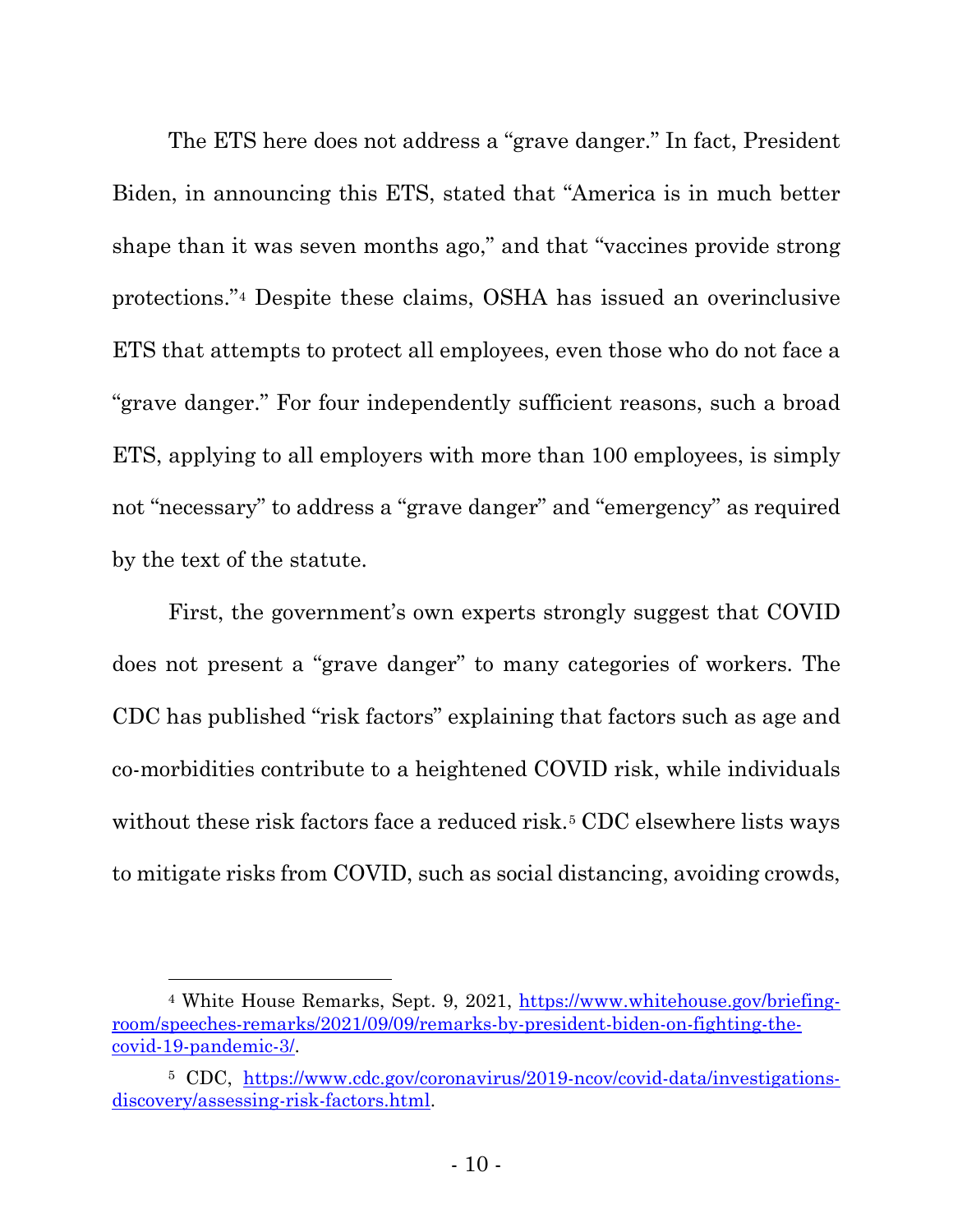washing hands, and having a healthy lifestyle.[6](#page-10-0) The ETS also acknowledges the benefits of these measures. *E.g.*, ETS, 10, 79, 347. Therefore, given COVID's risk factors and the available mitigation strategies, the ETS is not necessary to protect workers at low risk of COVID due to their age, health, and mitigation strategies.

Second, the ETS is not "necessary" to protect individuals who have had COVID. According to CDC, "natural immunity is acquired from exposure to the disease organism" and, like vaccination, "immediately produces antibodies needed" to fight the disease[.7](#page-10-1) The ETS applies to employees who have had COVID even though these employees will have a natural immunity to the virus. ETS, 481. This is surprising considering that, in a different vaccination program, OSHA completely exempts those with natural immunity. In the bloodborne pathogen standard, for example, OSHA requires employers to offer hepatitis vaccinations, but also correctly concedes that vaccination is unnecessary when "antibody testing has revealed that the employee is immune." *See* 29 C.F.R. §

<span id="page-10-1"></span><span id="page-10-0"></span><sup>6</sup> CDC, [https://www.cdc.gov/coronavirus/2019-ncov/prevent-getting](https://www.cdc.gov/coronavirus/2019-ncov/prevent-getting-sick/prevention.html)[sick/prevention.html.](https://www.cdc.gov/coronavirus/2019-ncov/prevent-getting-sick/prevention.html)

<sup>7</sup> CDC, [https://www.cdc.gov/vaccines/vac-gen/immunity-types.htm.](https://www.cdc.gov/vaccines/vac-gen/immunity-types.htm)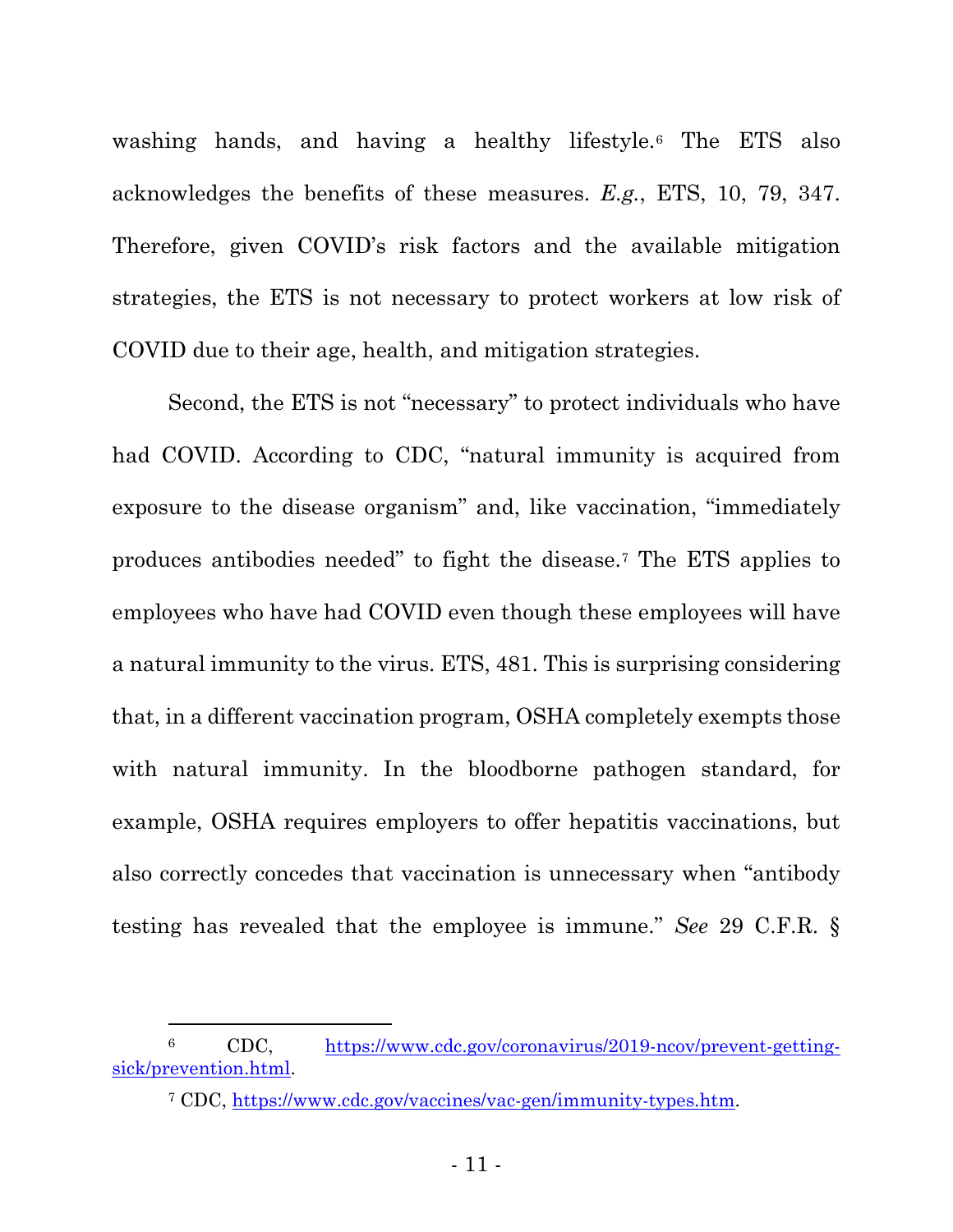$1910.1030(f)(2)(i)$ .<sup>8</sup> Here, natural immunity similarly offers long-lasting protection, yet OSHA still applies the mandate to employees with that type of protection.[9](#page-11-1)

Third, the ETS is not "necessary" to protect *all* workers in *all* companies with 100 or more employees. For example, the ETS applies to businesses that include remote workforces (*see, e.g.,* ETS, 343), outdoor workforces (*id.* at 344), and employers whose employees, like Petitioners', work in large and well-ventilated settings allowing for significant distancing between employees.[10](#page-11-2) Ex. B, ¶¶3–11. In nearly every OSHA guidance document, OSHA has emphasized how COVID risks vary greatly depending on the type of workplace.[11](#page-11-3) The ETS surveys various workplaces in which COVID cases have been detected, but the results of these surveys only confirm what is noted above—the virus is located

<span id="page-11-0"></span><sup>8</sup> Moreover, the hepatitis program is not mandatory: OSHA simply requires certain employers to offer voluntary hepatitis vaccination to certain employees (not all), and then if an employee refuses, the employer must provide a disclosure statement detailing the risks. *See* 29 C.F.R. 1910.1030(f)(1)(i).

<span id="page-11-1"></span>NIH, [https://www.nih.gov/news-events/nih-research-matters/lasting](https://www.nih.gov/news-events/nih-research-matters/lasting-immunity-found-after-recovery-covid-19)[immunity-found-after-recovery-covid-19.](https://www.nih.gov/news-events/nih-research-matters/lasting-immunity-found-after-recovery-covid-19)

<span id="page-11-2"></span><sup>10</sup> The ETS provides some limited durational exceptions for specific employees while working "exclusively outdoors" or "from home." ETS, 474.

<span id="page-11-3"></span><sup>11</sup> OSHA, [https://www.osha.gov/sites/default/files/publications/OSHA3993.pdf;](https://www.osha.gov/sites/default/files/publications/OSHA3993.pdf) OSHA Alerts, [https://www.osha.gov/coronavirus/news-updates.](https://www.osha.gov/coronavirus/news-updates)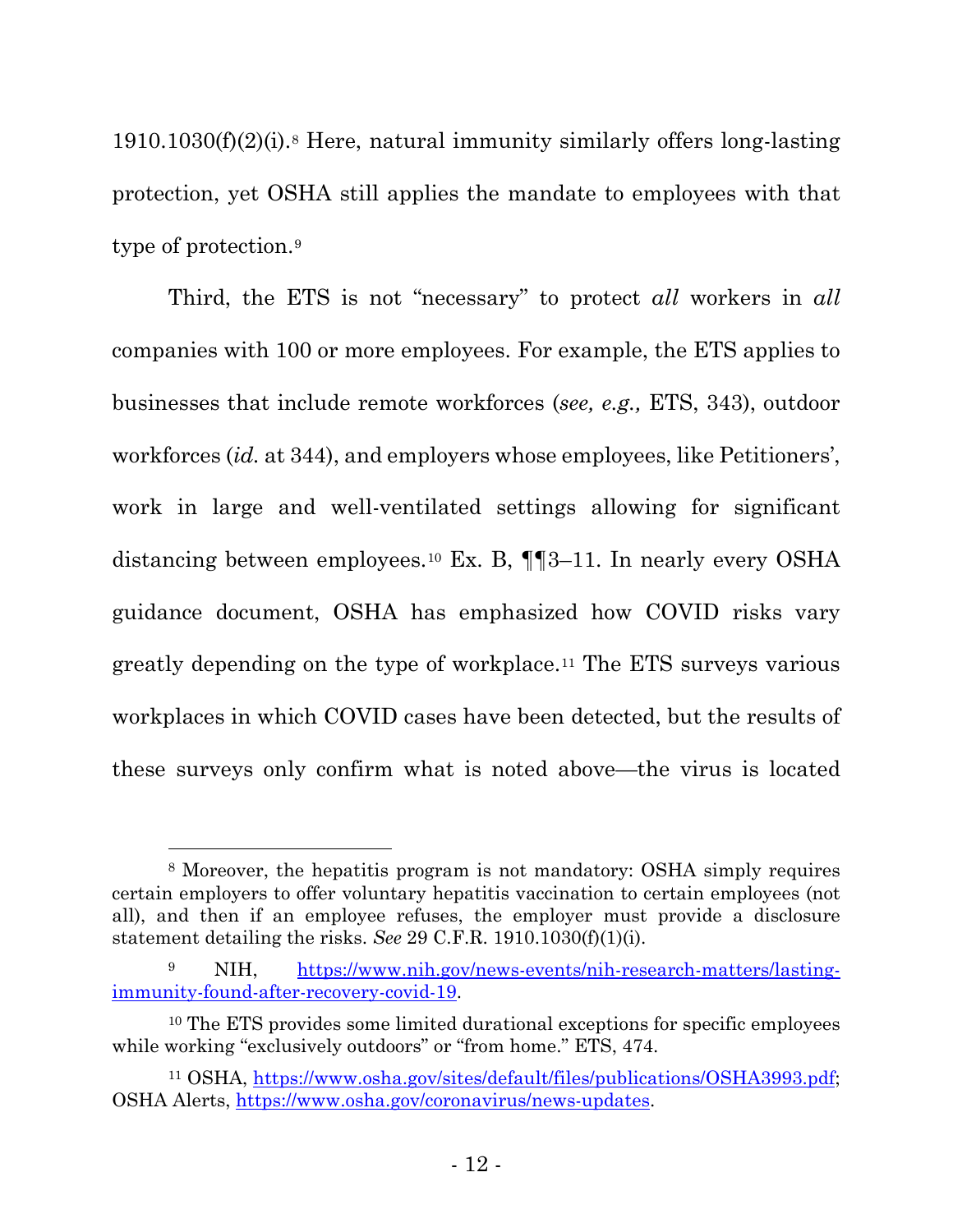*everywhere* and is not specifically a workplace hazard. ETS, 37–54. In fact, until the ETS, OSHA has never claimed that COVID risk was connected to whether an employer has over 100 employees or under 100 employees: OSHA always acknowledged risk relative to employee setting.[12](#page-12-0)

Fourth, and finally, there is little evidence that the ETS is "necessary" to address an actual "emergency" as required by the text of the statute. 29 U.S.C. § 655(c). OSHA has known about the risks and dangers of COVID for months, yet they waited until now to issue an ETS. At the very least, "OSHA must offer some explanation of its timing in promulgating an ETS, especially when, as here, for years it has known of the serious health risk the regulated substance poses, and has possessed, albeit in unrefined form, the substantive data forming the basis for the ETS." *Asbestos Info. Ass'n/N. Am*., 727 F.2d at 423. So far, OSHA has not adequately explained its delay in this alleged "emergency" situation.[13](#page-12-1)

<span id="page-12-0"></span><sup>12</sup> In fact, OSHA itself acknowledges that the 100-employee threshold is merely one of administrative convenience, as the ETS "targets unvaccinated workers in any indoor work setting . . . where more than one person is present." ETS, 6, 113.

<span id="page-12-1"></span><sup>&</sup>lt;sup>13</sup> The "emergency" claim is further belied by the numbers. According to CDC, approximately 80% of adults have had at least one vaccination dose. CDC, [https://covid.cdc.gov/covid-data-tracker/#vaccinations\\_vacc-total-admin-rate-total.](https://covid.cdc.gov/covid-data-tracker/#vaccinations_vacc-total-admin-rate-total) The ETS itself further acknowledges that case counts are on the decline. ETS, 102.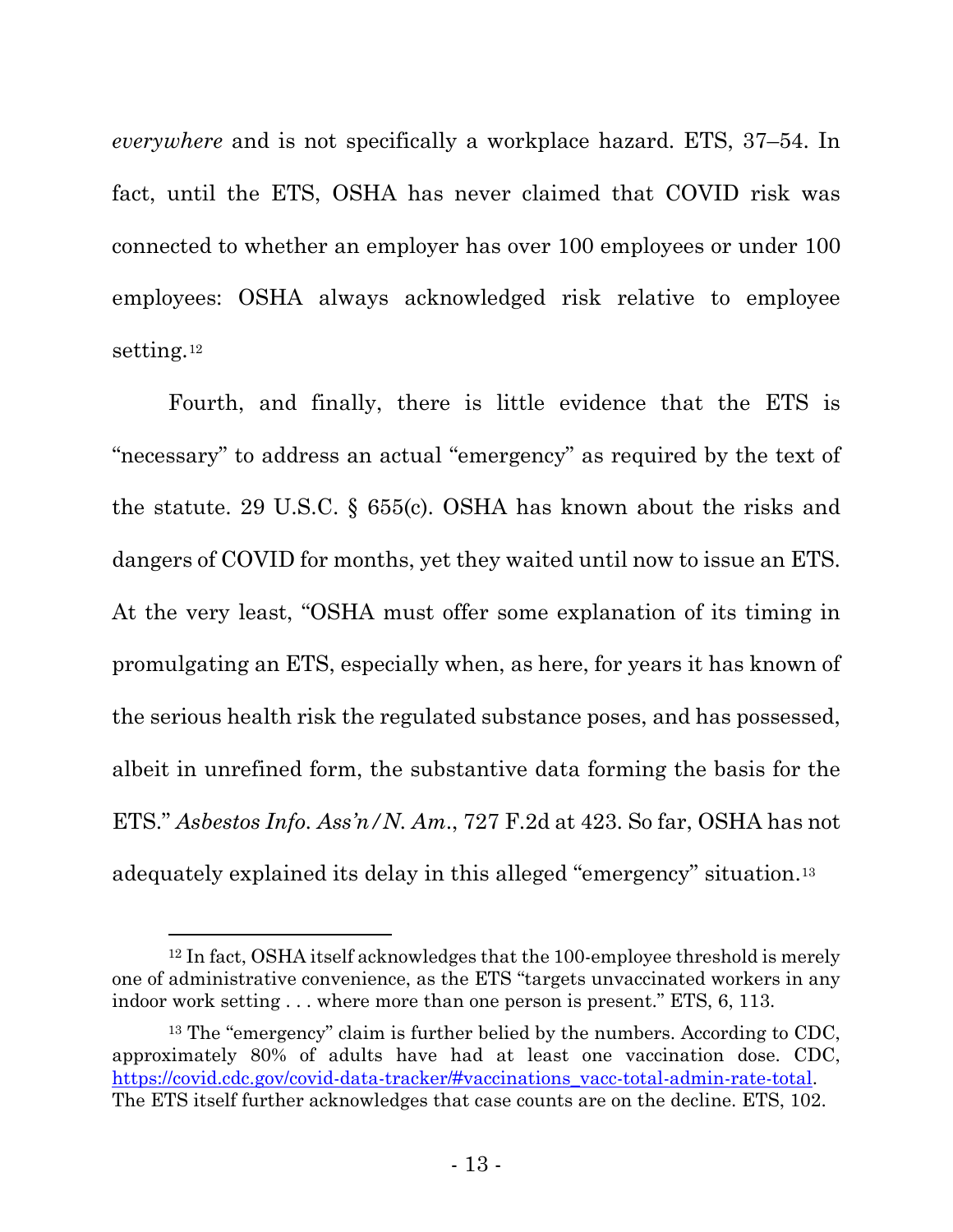# **3. A broad reading of the Act raises grave constitutional questions**

There is a "background assumption that Congress normally preserves the constitutional balance between the National Government and the State." *Bond v. United States*, 572 U.S. 844, 862 (2014) (citations omitted). Because "the regulation of health and safety matters is primarily, and historically, a matter of local concern," *Hillsborough Cty. v. Automated Med. Lab'ys, Inc*., 471 U.S. 707, 719 (1985), the Act should not be read to permit a federal vaccination or testing requirement that would apply to a large portion of workers in the United States.

Moreover, courts "expect Congress to speak clearly when authorizing an agency to exercise powers of vast economic and political significance." *Ala. Ass'n Realtors v. HHS*, 2021 WL 3783142, \*3 (U.S. Aug. 26, 2021). And of course, a "statute must be construed, if fairly possible, so as to avoid not only the conclusion that it is unconstitutional but also grave doubts upon that score." *United States v. Jin Fuey Moy*, 241 U.S. 394, 401 (1916).

These settled doctrines counsel in favor of a narrow reading of OSHA's ETS authority and against the argument that OSHA may do anything "necessary" to prevent a "grave danger." If the ETS is valid,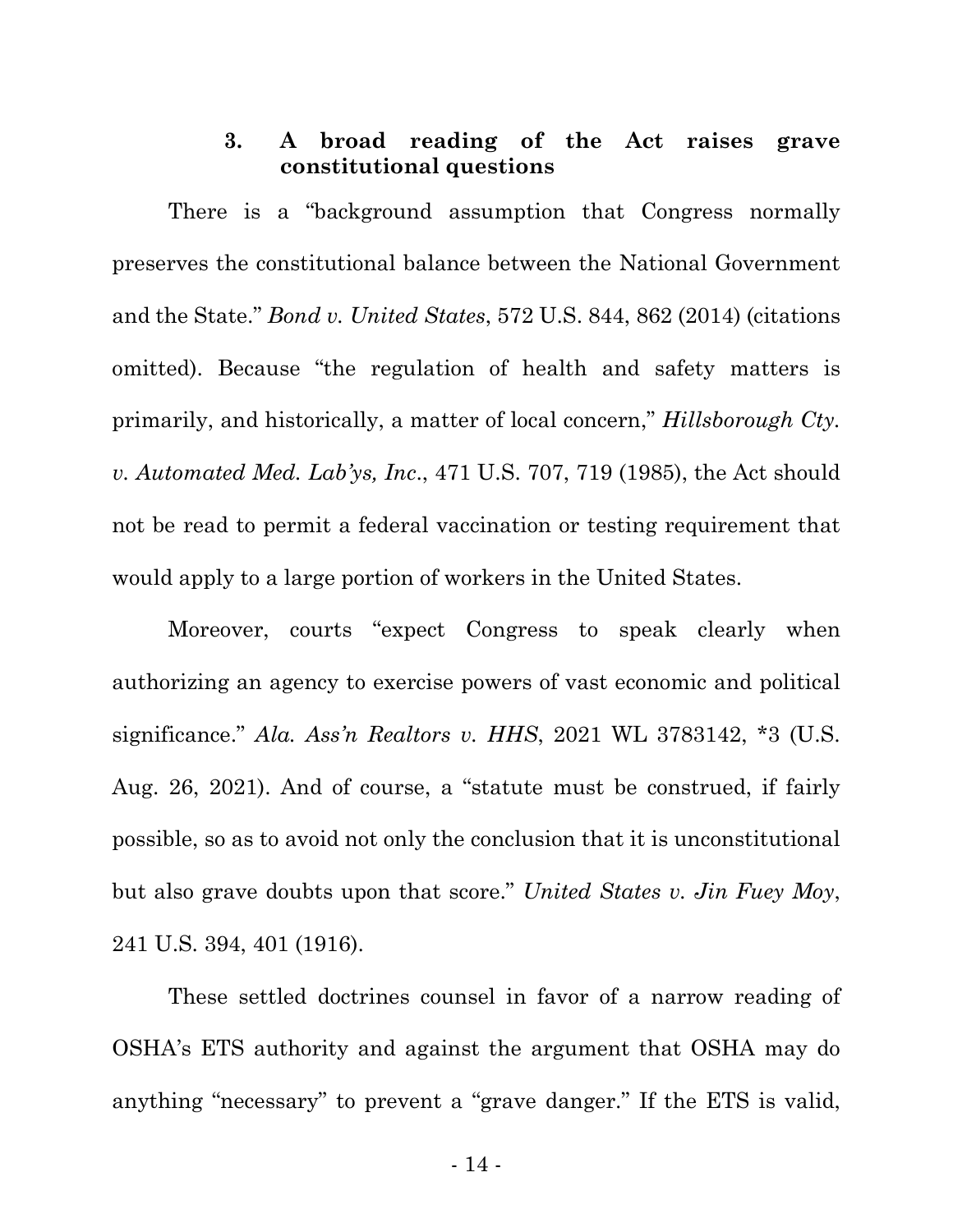however, it presents at least two substantial constitutional questions that this Court should address.

Non-Delegation*.* "The nondelegation doctrine bars Congress from transferring its legislative power to another branch of Government." *Gundy v. United States*, 139 S.Ct. 2116, 2121 (2019) (plurality op.). When addressing a possible nondelegation problem, the "constitutional question is whether Congress has supplied an intelligible principle to guide the delegee's use of discretion." *Id.* at 2123. Congress "cannot delegate legislative power to the [executive] to exercise unfettered discretion to make whatever laws he thinks may be needed or advisable." *A.L.A. Schechter Poultry Corp. v. United States*, 295 U.S. 495, 537-38 (1935). Five justices have indicated its willingness to revive this doctrine. *See Gundy*, 139 S.Ct. at 2134 (Gorsuch, J., dissenting, joined by Roberts, C.J., and Thomas, J.); *Gundy*, 139 S.Ct. at 2131 (Alito, J., concurring in the judgment); *Paul v. United States*, 140 S.Ct. 342 (2019) (Statement of Kavanaugh, J.).

As the Court recently pointed out in *Alabama Association of Realtors,* if the government takes the position that a statute "gives the [agency] broad authority to take whatever measures it deems necessary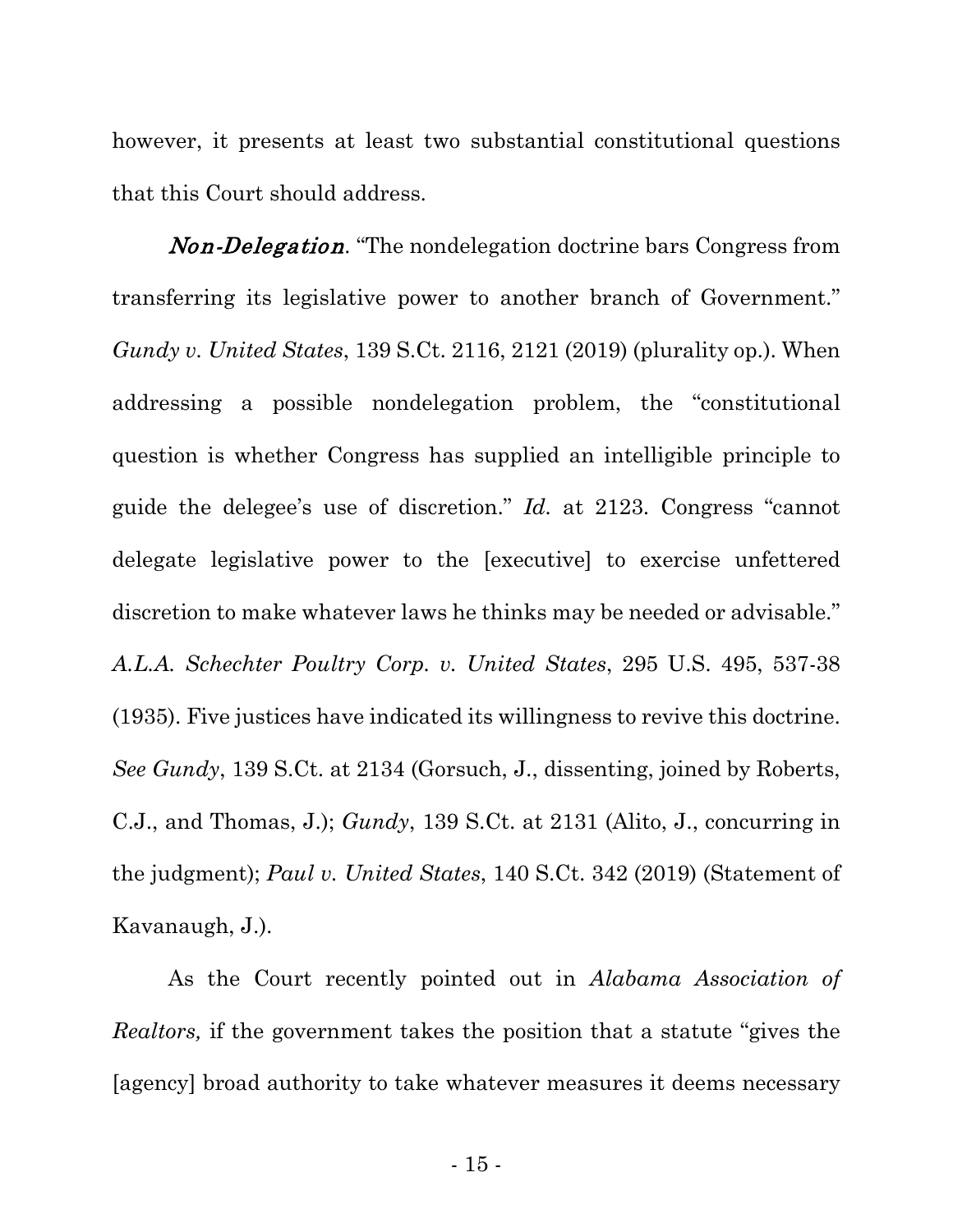to control the spread of COVID-19," then the "sheer scope" of such claimed authority "would counsel against the Government's interpretation." 2021 WL 3783142 at \*5-6. Congress must "enact exceedingly clear language if it wishes to significantly alter the balance between federal and state power and the power of the Government over private property." *USFS v. Cowpasture River Preservation*, 140 S.Ct. 1837, 1850 (2020).

A statute permitting any "necessary" regulation to address any "grave danger" has no logical stopping point. If this ETS is valid, then what principle would limit the statute's application to seasonal influenza, obesity, or a host of other hazards? Such hazards pose a "grave danger" if COVID does. The idea that "necessity" justifies a departure from procedural norms implies both novelty and immediacy. We are well into the second year of the pandemic and vaccines have been widely available for months.

A statute that permits the President to do almost anything whenever he feels the time is right provides no intelligible principle or effective limit. Congress did not provide OSHA with such sweeping authority when it enacted OSHA fifty years ago, nor has it since provided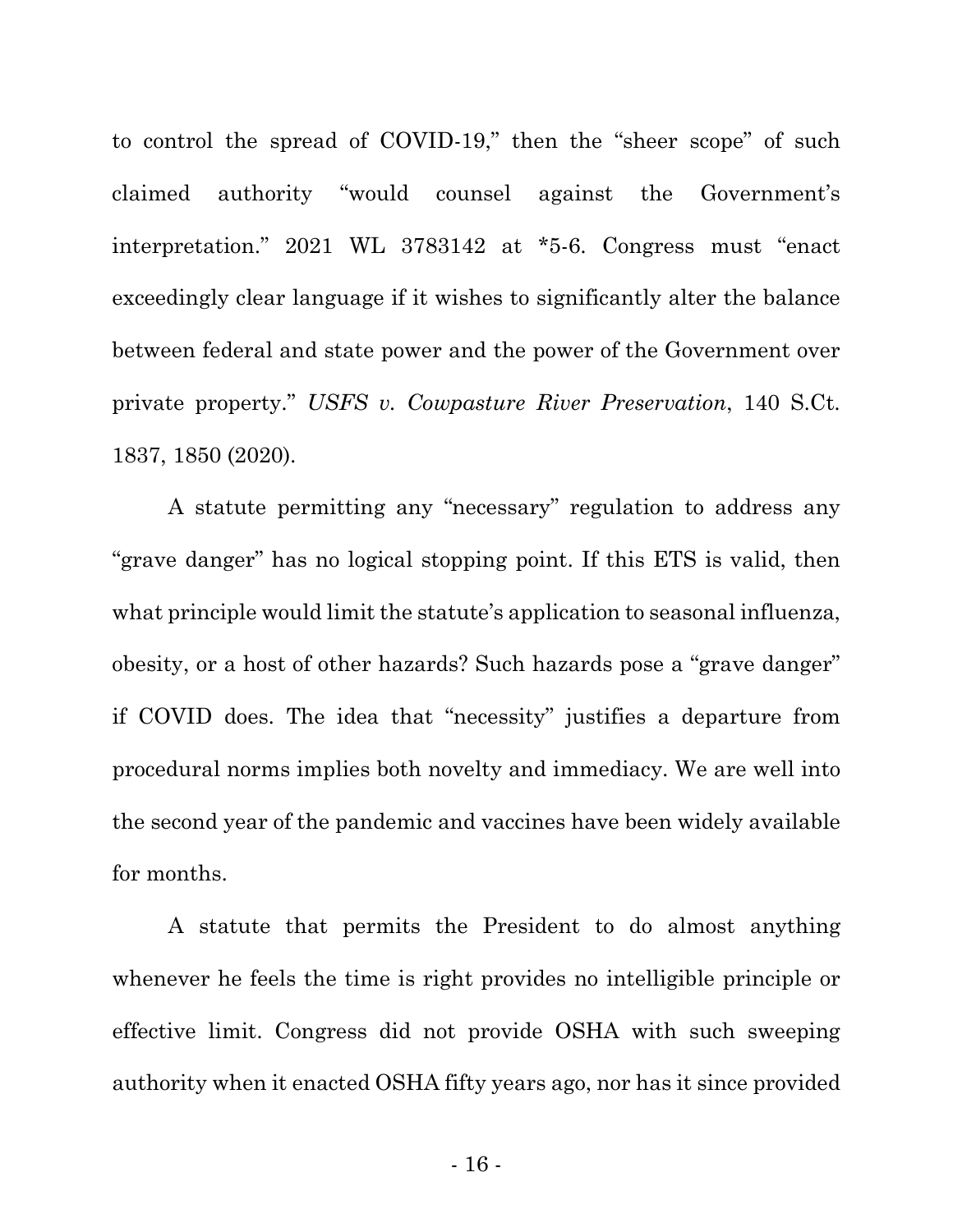a specific delegation of authority to the agency to take the actions outlined in the ETS. To interpret 29 U.S.C.  $\S$  655(c)(1)'s delegation of authority in this manner reflects no intelligible principle and no logical limit of authority. As explained above, a reasonable limitation would be to employ the language already in the Act and limit OSHA's authority to true "emergency" situations to protect workers from a "grave danger" that is unique "to the workplace." *See supra*, III.A.1.

Commerce Clause. In addition to the non-delegation doctrine, a broad reading of the ETS authority would raise significant questions under the Commerce Clause. Under that clause, Congress may regulate "the channels of interstate commerce," "persons or things in interstate commerce," and "those activities that substantially affect interstate commerce." *United States v. Morrison*, 529 U.S. 598, 609 (2000). Only the third category conceivably applies here.

As the Court observed in a challenge to a criminal statute involving school zones in *United States v. Lopez*, 514 U.S. 549, 565 (1995), if Congress can regulate activities that affect the learning environment, "it also can regulate the educational process directly. Congress could determine that a school's curriculum has a 'significant' effect on the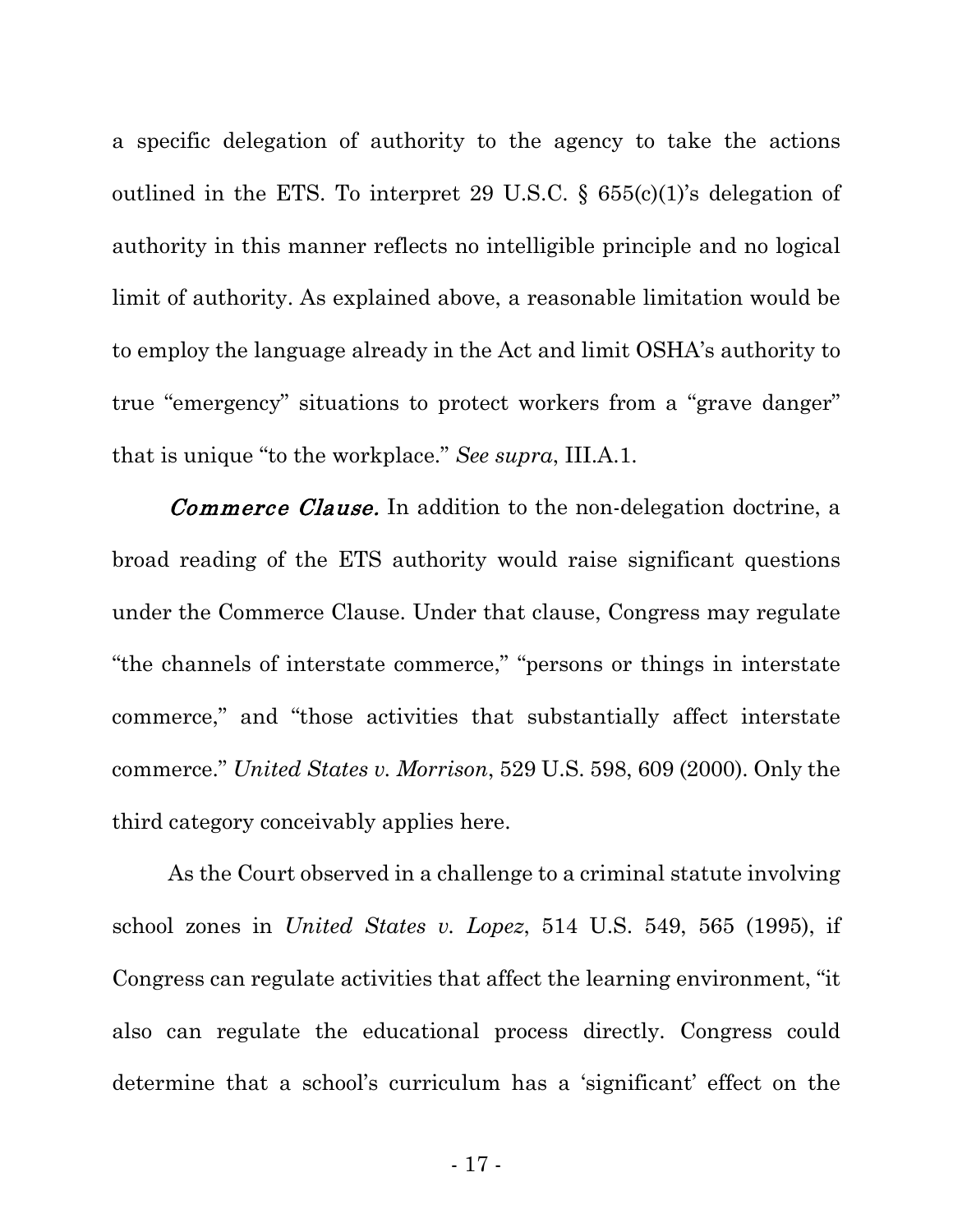extent of classroom learning. As a result, Congress could mandate a federal curriculum for local elementary and secondary schools…." But the Court rejected such an expansive interpretation, noting that it would convert the clause "to a general police power of the sort retained by the states" and putting at risk the "distinction between what is truly national and what is truly local." *Id.* at 567–68; *Morrison*, 529 at 615–16 (rejecting reasoning that could "be applied equally as well to family law and other areas of traditional state regulation").

The vaccine-or-testing mandate is an attempted "work-around" for this problem, using the Act and the Commerce Clause as a pretextual jurisdictional hook,[14](#page-17-0) to supplant state and local officials who retain primary responsibility for protecting health and safety of their citizens. The mandate, as President Biden put it, is meant to "get them out of the way"[15](#page-17-1) so he can legislate through the federal executive. *See Dep't of Com.* 

<span id="page-17-0"></span><sup>14</sup> *See* Edmund DeMarche, "White House's Ron Klain panned for retweeting post on 'ultimate work-around' for federal vaccine mandate," Fox News, Sept. 10, 2021, [https://www.foxnews.com/politics/klain-vaccine-coronvirus-mandate.](https://www.foxnews.com/politics/klain-vaccine-coronvirus-mandate)

<span id="page-17-1"></span><sup>15</sup> White House, [https://www.whitehouse.gov/briefing-room/speeches](https://www.whitehouse.gov/briefing-room/speeches-remarks/2021/09/09/remarks-by-president-biden-on-fighting-the-covid-19-pandemic-3/)[remarks/2021/09/09/remarks-by-president-biden-on-fighting-the-covid-19-pandemic-](https://www.whitehouse.gov/briefing-room/speeches-remarks/2021/09/09/remarks-by-president-biden-on-fighting-the-covid-19-pandemic-3/)[3/.](https://www.whitehouse.gov/briefing-room/speeches-remarks/2021/09/09/remarks-by-president-biden-on-fighting-the-covid-19-pandemic-3/)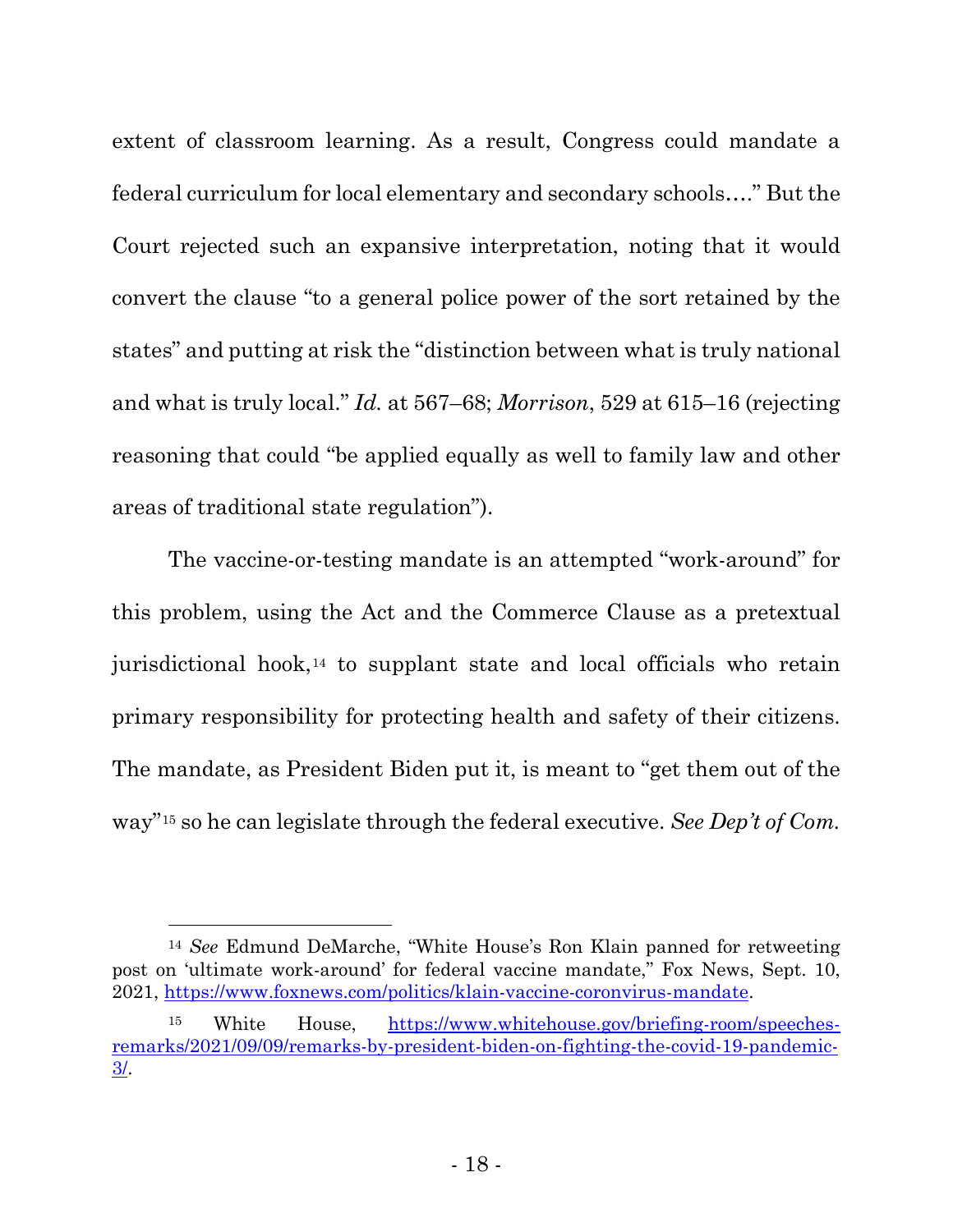*v. New York*, 139 S. Ct. 2551, 2575 (2019) (executive action is doomed when there is "a significant mismatch between the decision the Secretary made and the rationale he provided.") But the Commerce Clause does not provide the federal government with such far-reaching powers.

More recently, in *NFIB v. Sebelius*, 567 U.S. 519 (2012), the Court held that "compel[ing] an individual to *become* active in commerce by purchasing a product" does not "regulate existing commercial activity." *Id.* at 552. Compelling a worker to make a healthcare decision (vaccinate or test) similarly does not regulate existing commercial activity; instead, the ETS directs individual employees to make certain healthcare decisions. *Cf. Sissel v. U.S. Dep't of Health & Human Servs.*, 760 F.3d 1, 7 (D.C. Cir. 2014) (it would be unconstitutional to mandate the purchase of health insurance with no alternative). The ETS crosses the line that *Sebelius* prohibited—it requires employees to get a vaccine, submit to testing, or face life-changing consequences, including possible termination of employment. It effectively compels employers to enforce the mandate for the government or face steep fines. *See* 29 C.F.R. § 1903.15(d) (authorizing fines of up to \$136,532). These are not real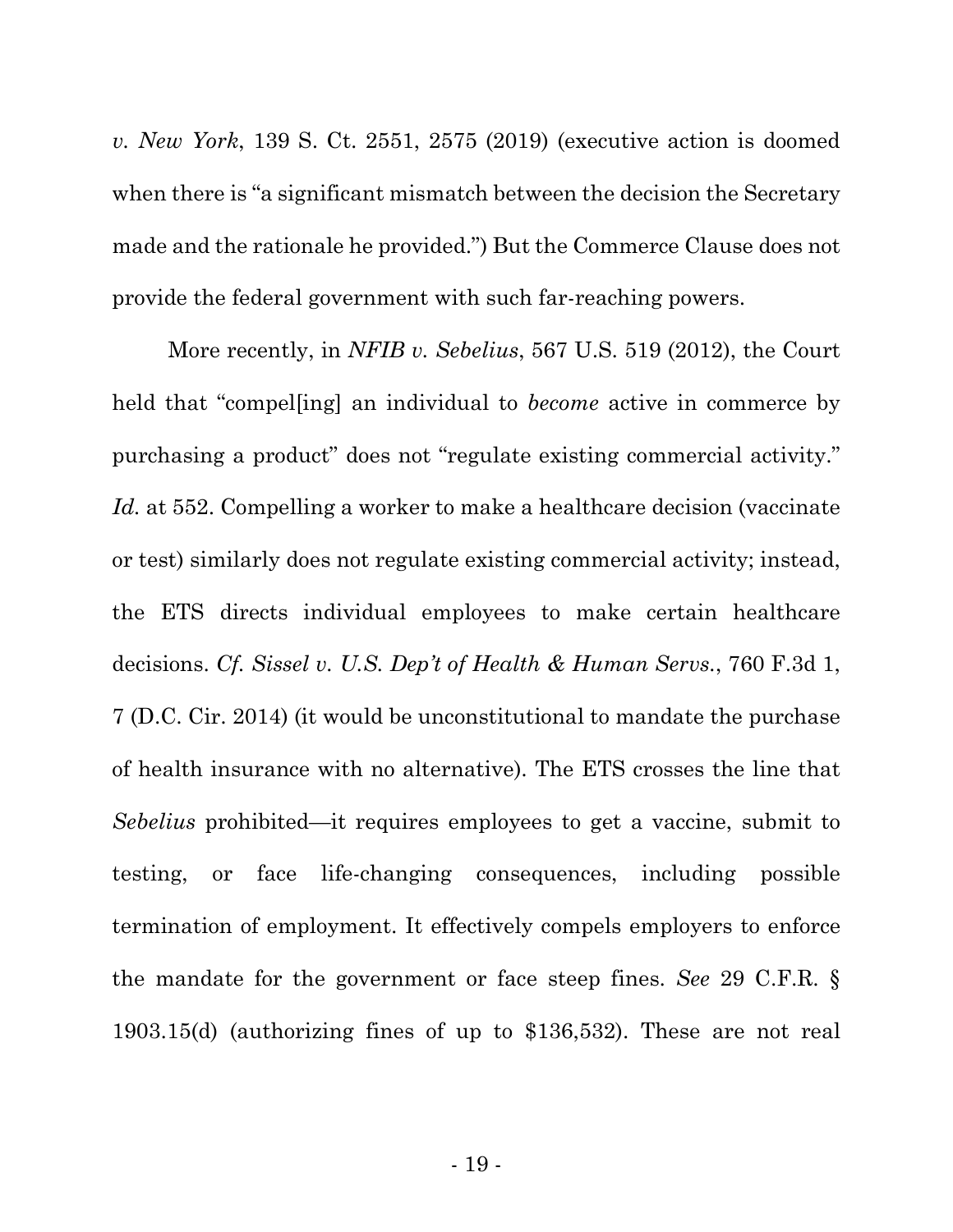choices, just like the "buy or be taxed" individual mandate in *Sebelius*, and the ETS cannot pass muster.

### **B. Petitioners will be irreparably harmed absent a stay**

A harm is irreparable if it "cannot be prevented or fully rectified by the final judgment after trial." *Whitaker ex rel. Whitaker v. Kenosha Unified Sch. Dist. No. 1*, 858 F.3d 1034, 1044-45 (7th Cir. 2017). Petitioners face three categories of irreparable harm: labor disruptions, compliance costs, and a violation of their procedural rights.

1. Labor disruption and uncertainty are irreparable harms, particularly where the disruption leads to the loss of future business. *See United Air Lines, Inc. v. Air Line Pilots Ass'n, Int'l*, 2008 WL 4936847 at \*45 (N.D. Ill. Nov. 17, 2008) (slowdown campaign by union caused irreparable harm). Additionally, the Seventh Circuit acknowledges that the loss of employees through termination or layoff may be considered irreparable. *Girl Scouts of Manitou Council, Inc. v. Girl Scouts of Am.*, 549 F.3d 1079, 1090 (7th Cir. 2008); *Nat'l Waste & Recycling Ass'n v. Warrick Cty. Solid Waste Mgmt. Dist.*, 2016 WL 1222353 at \*12 (S.D. Ind. Mar. 29, 2016).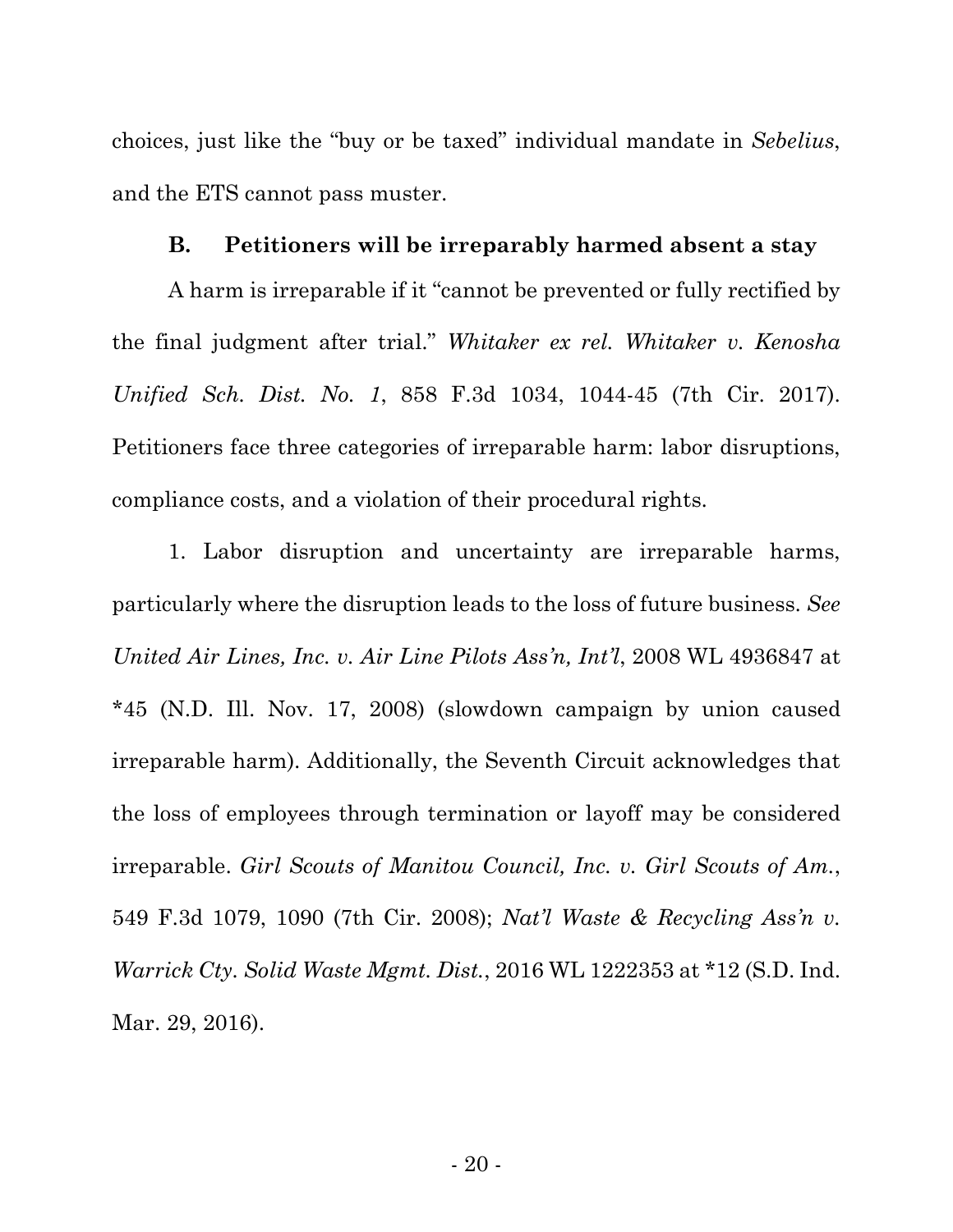Petitioners will experience significant labor uncertainties and disruption when the ETS goes into effect. Ex. B, ¶¶16–19. Before the mandate, Petitioners had approximately 100 open positions. If the ETS goes into effect, several employees will quit (including key managers) because they do not want the vaccine and do not want to submit to weekly testing. Ex. C (collection of declarations from employees who will resign if the ETS is in effect). Even if these employees do not quit tomorrow, these employees have signaled they will not comply with the ETS, and Petitioners will need to take immediate steps to fill their positions or face irreparable harm. Ex. B, ¶¶ 16–20.

Additionally, some employees may be forced to quit or be terminated because they will not have *access* to weekly testing. Ex. B, ¶23. CDC has notified the public that there is a shortage of testing kits,[16](#page-20-0) which will of course be exacerbated by the ETS. And where Petitioners do business, there are only a handful of testing locations, none of which have rapid antigen tests.<sup>[17](#page-20-1)</sup> Even assuming employees can procure over-

<span id="page-20-1"></span><span id="page-20-0"></span><sup>16</sup> CDC, [https://www.cdc.gov/csels/dls/locs/2021/09-02-2021-lab-advisory-](https://www.cdc.gov/csels/dls/locs/2021/09-02-2021-lab-advisory-Shortage_COVID-19_Rapid_Tests_Increase_Demand_Laboratory_Testing_1.html)[Shortage\\_COVID-19\\_Rapid\\_Tests\\_Increase\\_Demand\\_Laboratory\\_Testing\\_1.html.](https://www.cdc.gov/csels/dls/locs/2021/09-02-2021-lab-advisory-Shortage_COVID-19_Rapid_Tests_Increase_Demand_Laboratory_Testing_1.html)

<sup>17</sup> Wis. DHS, [https://www.dhs.wisconsin.gov/covid-19/community-testing.htm.](https://www.dhs.wisconsin.gov/covid-19/community-testing.htm)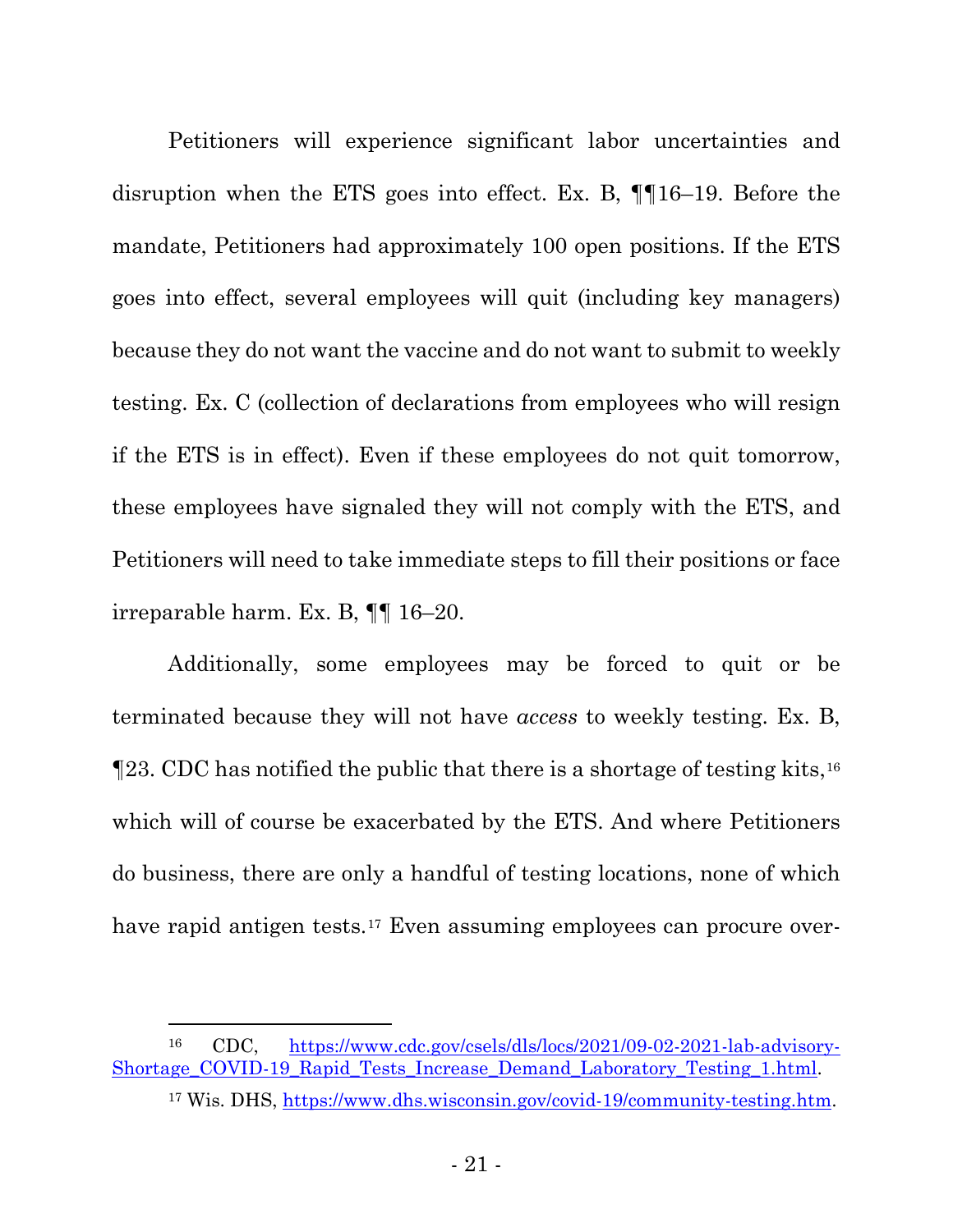the-counter tests, such employees cannot rely on these unless they test in the presence of the employer or a medical provider, causing a further drain on resources. ETS, 474–75. Without testing and results, an unvaccinated employee cannot work. Petitioners will be forced to keep employees who can't get access to testing off the job—exacerbating their own labor shortage—or face hefty fines.[18](#page-21-0)

For those employees who choose to become vaccinated in response to the ETS, Petitioners will face labor disruptions due to vaccine side effects. Vaccine side effects are "normal" and well-documented. According to CDC, side effects are "normal signs that your body is building protection."[19](#page-21-1) CDC further instructs that "side effects may affect your ability to do daily activities, but they should go away in a few days." Under the ETS, Petitioners must not only allow time off due to vaccine side effects, which means lost productivity, they must also pay for it.[20](#page-21-2)

<span id="page-21-0"></span><sup>18</sup> There will also be upstream effects, causing disruption to Petitioners. For example, the American Trucking Associations told OSHA that up to 37% of truck drivers could quit if the ETS was enforced. *See* [https://www.ttnews.com/articles/ata](https://www.ttnews.com/articles/ata-warns-vaccine-mandate-could-worsen-supply-chain-troubles)[warns-vaccine-mandate-could-worsen-supply-chain-troubles.](https://www.ttnews.com/articles/ata-warns-vaccine-mandate-could-worsen-supply-chain-troubles)

<span id="page-21-2"></span><span id="page-21-1"></span><sup>19</sup> CDC, [https://www.cdc.gov/coronavirus/2019](https://www.cdc.gov/coronavirus/2019-ncov/vaccines/expect/after.html) [ncov/vaccines/expect/after.html.](https://www.cdc.gov/coronavirus/2019-ncov/vaccines/expect/after.html)

<sup>20</sup> ETS, 481.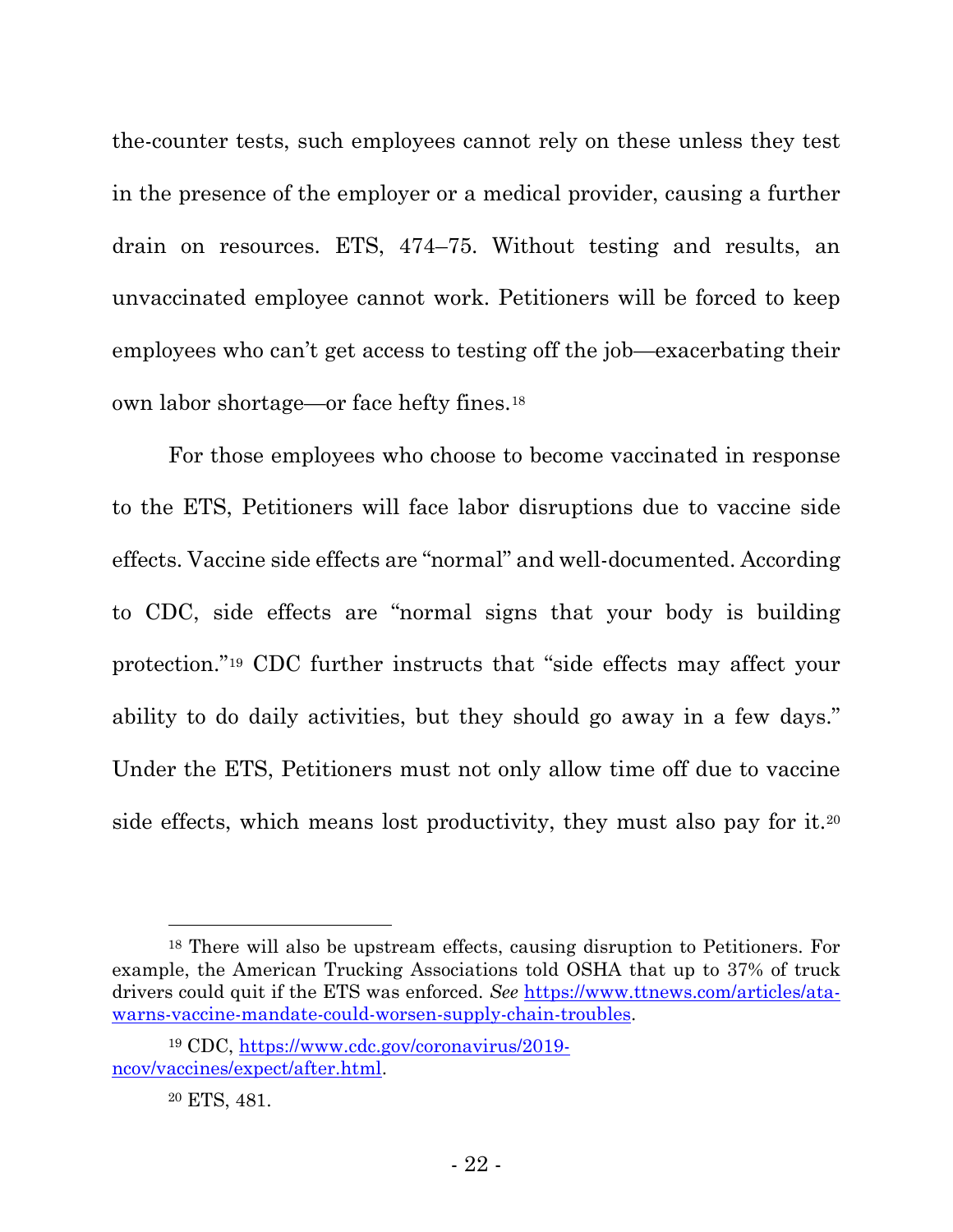Ex. B, ¶19. As noted above, every day of missed work by an employee is an irreparable harm and will affect the companies' productivity, reputation, and revenue. Additionally, some of the documented side effects of the vaccines, including thrombosis,[21](#page-22-0) pericarditis, and myocarditis,[22](#page-22-1) however rare, are themselves serious and potentially fatal to employees.[23](#page-22-2)

2. The considerable time, effort, distraction, and expense of compliance with the ETS is also an irreparable harm. *See Jones-El v. Berge*, 374 F.3d 541, 544 (7th Cir. 2004) (upgrading prison facility); *Am. Amusement Machine Ass'n v. Kendrick*, 244 F.3d 572, 580 (7th Cir. 2001) (altering facility and lost revenue from compliance). If the ETS goes into effect while this case is pending, then Petitioners will be forced to expend considerable resources in setting up a system to implement the ETS, which cannot be recovered. Ex. B,  $\P$  $[20-23$ . Enforcement of the ETS falls

<span id="page-22-0"></span><sup>21</sup> CDC, [https://www.cdc.gov/coronavirus/2019-ncov/vaccines/safety/safety-of](https://www.cdc.gov/coronavirus/2019-ncov/vaccines/safety/safety-of-vaccines.html)[vaccines.html.](https://www.cdc.gov/coronavirus/2019-ncov/vaccines/safety/safety-of-vaccines.html)

<span id="page-22-1"></span><sup>22</sup> CDC, [https://www.cdc.gov/vaccines/covid-19/clinical](https://www.cdc.gov/vaccines/covid-19/clinical-considerations/myocarditis.html)[considerations/myocarditis.html.](https://www.cdc.gov/vaccines/covid-19/clinical-considerations/myocarditis.html)

<span id="page-22-2"></span><sup>23</sup> The public, however, will not know the nature and extent of the side effects resulting from the ETS because OSHA suspended the reporting requirements under 29 C.F.R.§ 1904. *See* OSHA, [https://www.osha.gov/coronavirus/faqs#vaccine.](https://www.osha.gov/coronavirus/faqs#vaccine)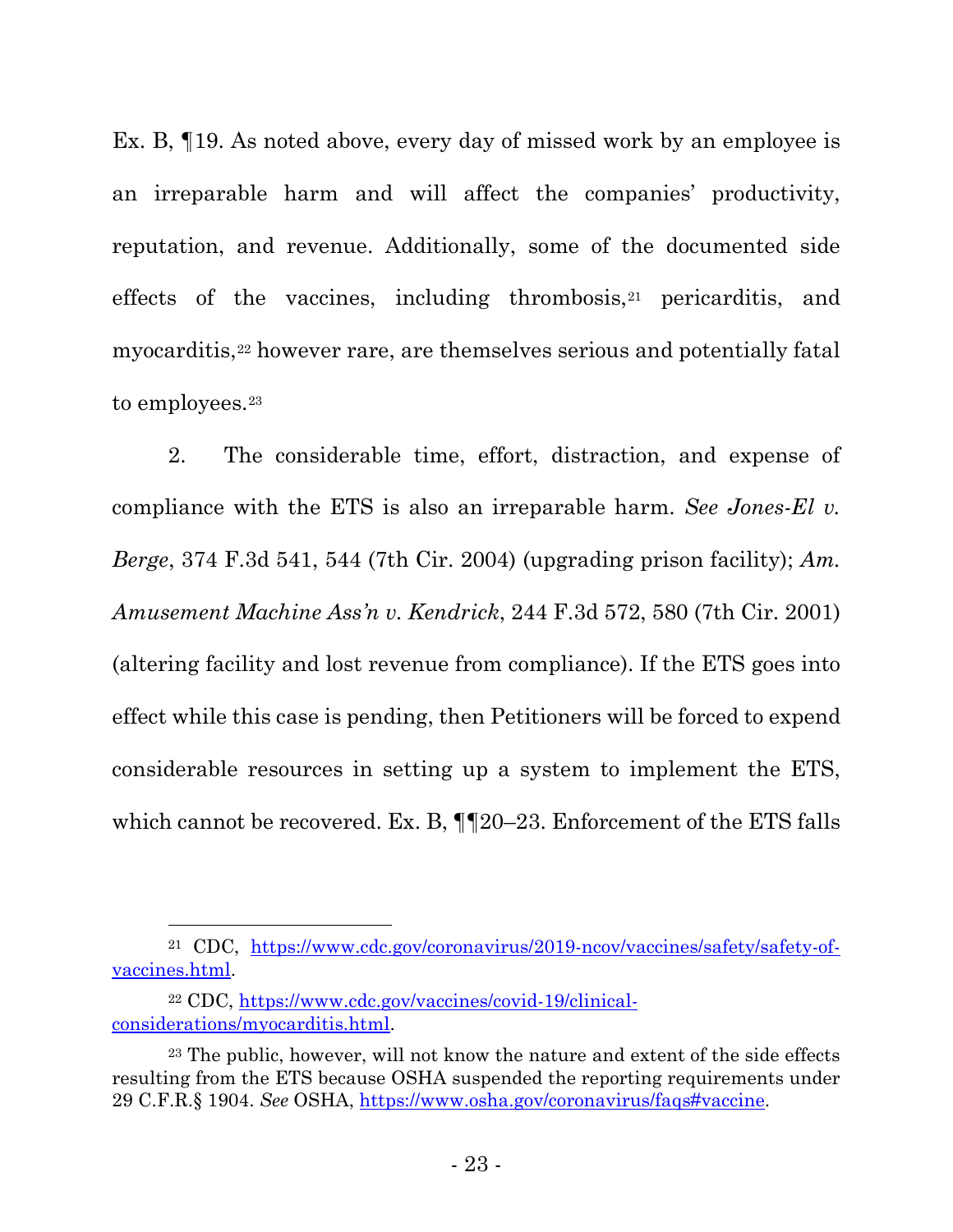chiefly on employers, who face steep penalties for the noncompliance of their employees. To comply with the ETS, Petitioners must immediately undertake a multi-step process requiring considerable time and effort to comply with the ETS within 30 days (and any testing program in 60 days). *Id.*, ¶¶ 16, 20.

Petitioners currently do not know who has been vaccinated. Ex. B, ¶21. Therefore, under the ETS, Petitioners must first dedicate time and resources to collect and compile that information. The ETS *requires* this significant undertaking. ETS, 478. For unvaccinated employees, the companies must then determine who will get vaccinated and when. Ex. B, ¶22. This will involve an employee questionnaire, which will require employee time to compose, complete, and review (putting regular duties on hold). For employees who choose to remain unvaccinated, the companies must establish some system to ensure weekly testing. Ex. B,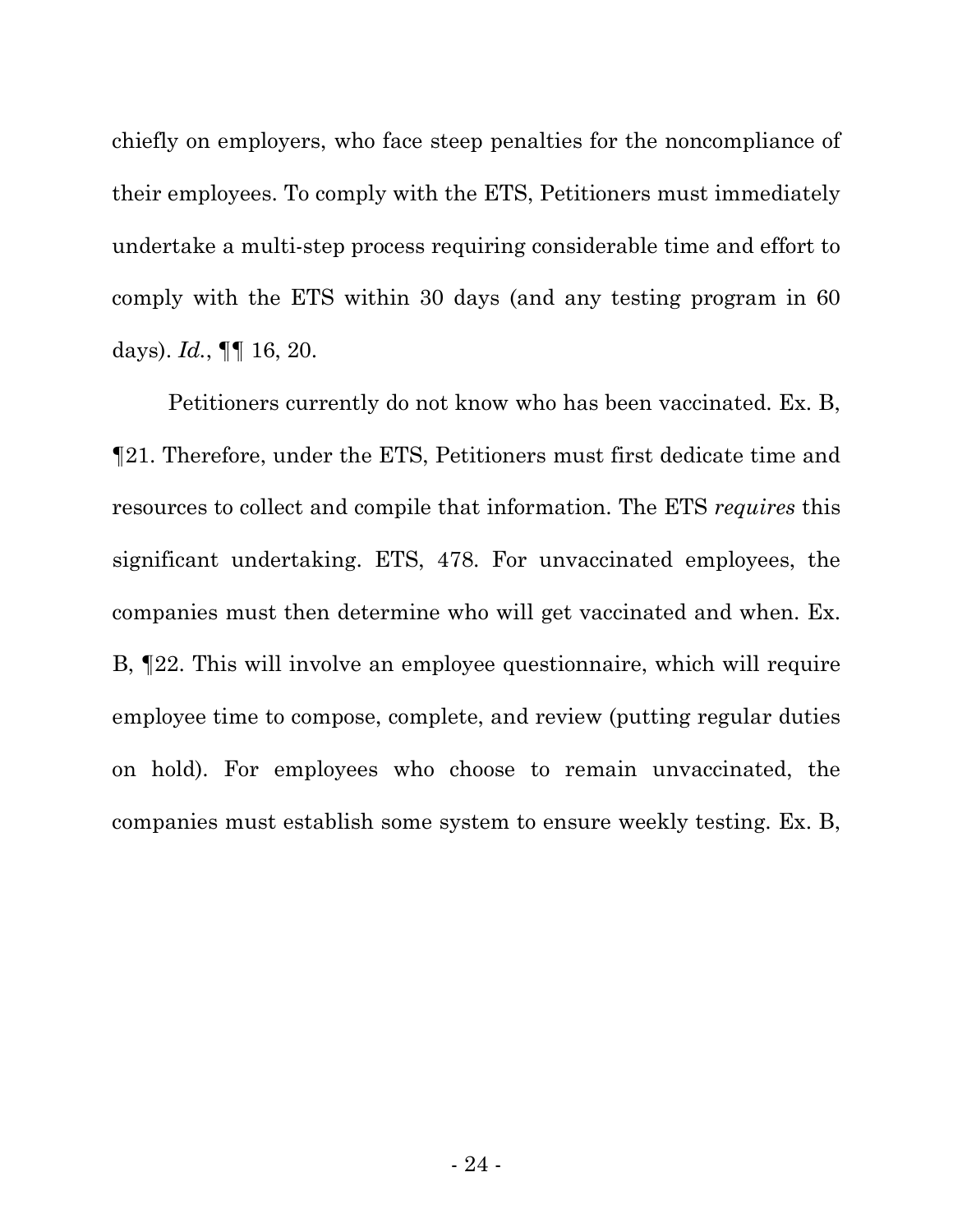¶23. This will involve a technological solution entailing a significant cost in both time and money.[24](#page-24-0)

If this case proceeds without an injunction, there is no way for Petitioners to recoup this lost time, effort, and costs. *See Sofinet v. I.N.S.,* 188 F.3d 703, 707 (7th Cir. 1999) (when "no one suggests that the United States government could be required to pay money damages later," "lack of an adequate remedy at law is always present.") Petitioners would not otherwise incur these significant compliance costs in the normal course of business.

3. Finally, issuing the ETS rather than following traditional rulemaking deprives Petitioners of their rights to advance notice and comment. A "preliminary injunction may be issued solely on the grounds that a regulation was promulgated in a procedurally defective manner." *Eli Lilly & Co. v. Cochran*, 2021 WL 981350 at \*10 (S.D. Ind. Mar. 16,

<span id="page-24-0"></span><sup>24</sup> Petitioners will face other legal compliance costs. For example, Petitioners must navigate the Food, Drug, and Cosmetic Act, which, among other things, requires informed-consent disclosures and "the option to accept or refuse." *See* 21 U.S.C. § 360bbb-3(e)(1)(A). Additionally, OSHA, in acknowledging its refusal to mandate vaccinations for the H1N1 pandemic, also cautioned employers that employees refusing a vaccine may trigger protections under the Act. *See* OSHA, [https://www.osha.gov/laws-regs/standardinterpretations/2009-11-09.](https://www.osha.gov/laws-regs/standardinterpretations/2009-11-09) Finally, Petitioners must also accommodate employees under other federal laws. ETS, 477.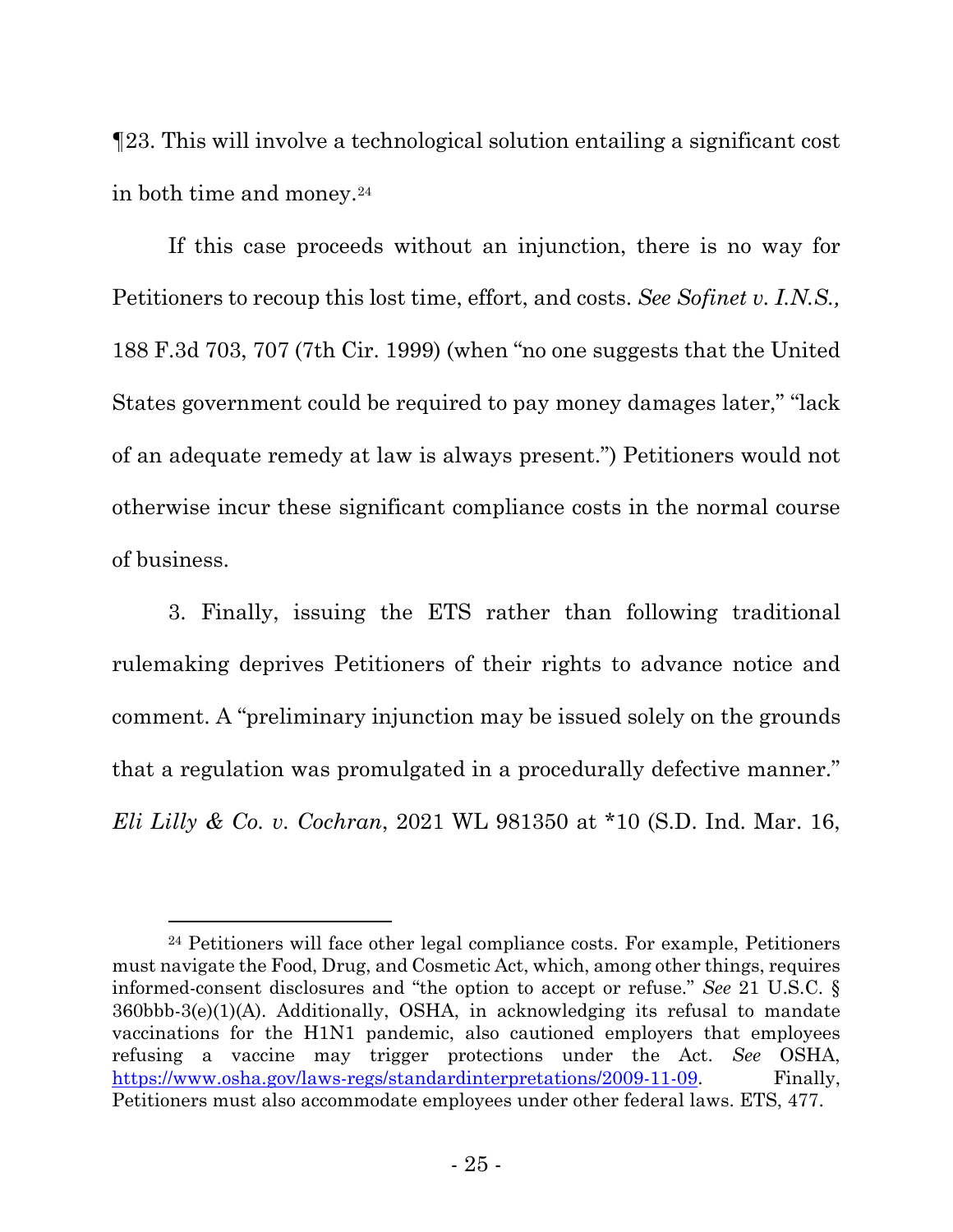2021) (collecting cases). These procedural requirements are not simply meaningless bureaucratic boxes to be checked—pre-enforcement notice and comment is typically the *only* method to challenge the application of a standard to an employer. Stripping away the checks and balances of federal rulemaking constitutes an irreparable harm because, once issued, Petitioners will have no say in how the ETS is enforced.

### **C. The balance of the equities favors a stay**

"It is ultimately necessary ... to balance the equities—to explore the relative harms to applicant and respondent, as well as the interests of the public at large." *Barnes v. E–Systems, Inc. Group Hospital Medical & Surgical Ins. Plan*, 501 U.S. 1301, 1305 (1991) (Scalia, J., in chambers). The harms to Petitioners—labor uncertainty, compliance costs, denial of procedural rights—are laid out above. The government, on the other hand, will face no harm. In fact, OSHA has the option (and has had the option for many months) of following available regulatory processes in 29 U.S.C. § 655. And finally, the public at large faces no immediate harms unique to this moment in time: the vaccine remains available to anyone who wants it and Americans may continue to assess and mitigate their own personal risk on a daily basis.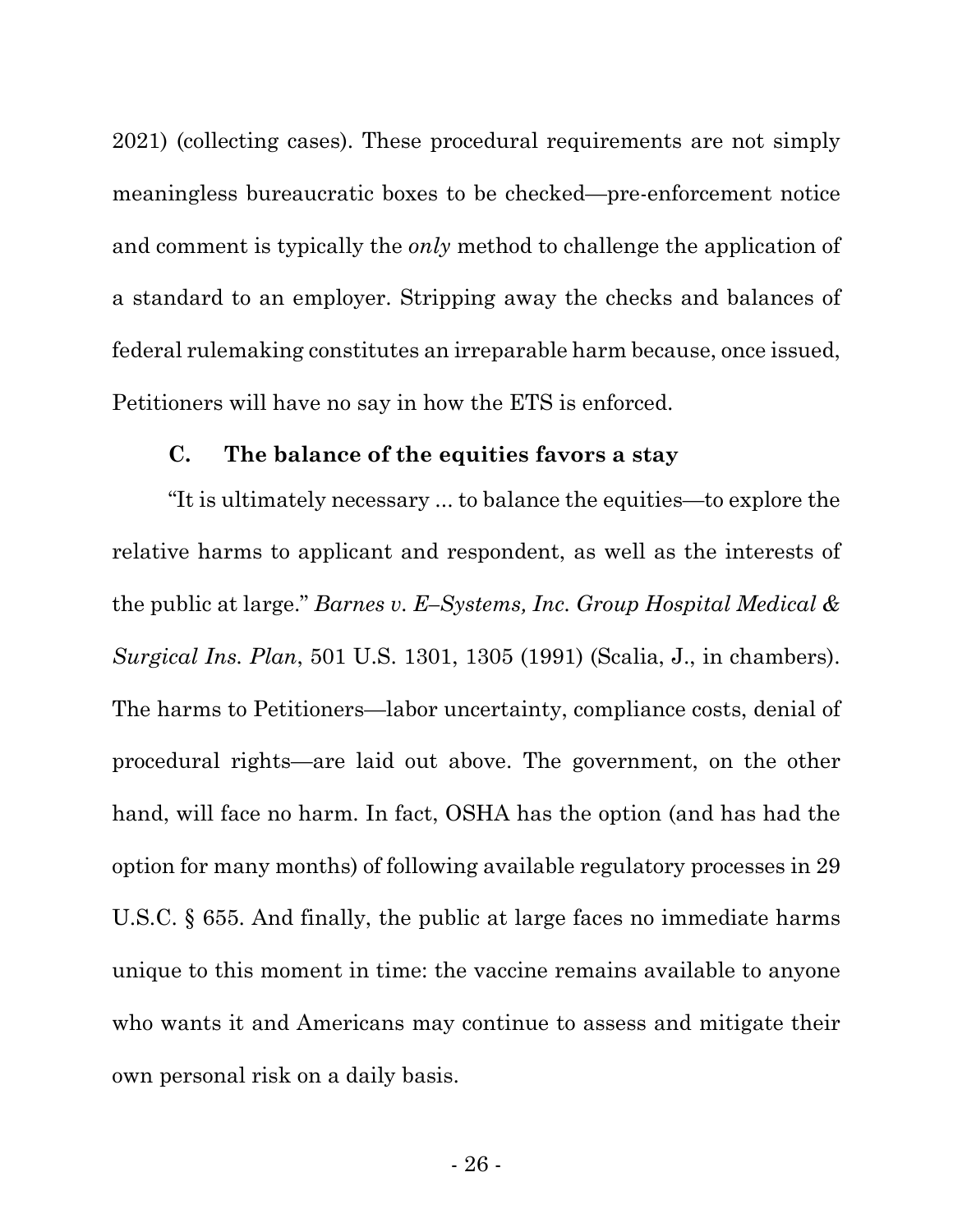#### **D. Seeking relief from OSHA would be impracticable**

Appellate Rule 18 provides that an application for stay should ordinarily be made in the first instance to the agency. But that requirement is cast "in flexible terms and is not intended to apply in a case where the application would be an exercise of futility." *Commonwealth-Lord Joint Venture v. Donovan*, 724 F.2d 67, 68 (7th Cir. 1983). Here, it would be impractical to seek review before OSHA. First, it is unclear whether this rule applies. Congress created a specific procedure allowing any person adversely affected by an ETS to file suit in the Court of Appeals without exhausting any administrative procedures before the agency. *See* 29 U.S.C. § 655(f). Second, existing OSHA procedures only allow a stay in the case of OSHA citations. 29 C.F.R. § 2200.63. Third, the ETS goes into effect tomorrow and requires full compliance within 30 days (and testing in 60 days), after which an employer faces severe consequences. Employers and employees should not be required to make the choice to either pay fines or incur significant compliance costs (including intime and money lost due to testing or taking a vaccine against their will—an action which, once done, cannot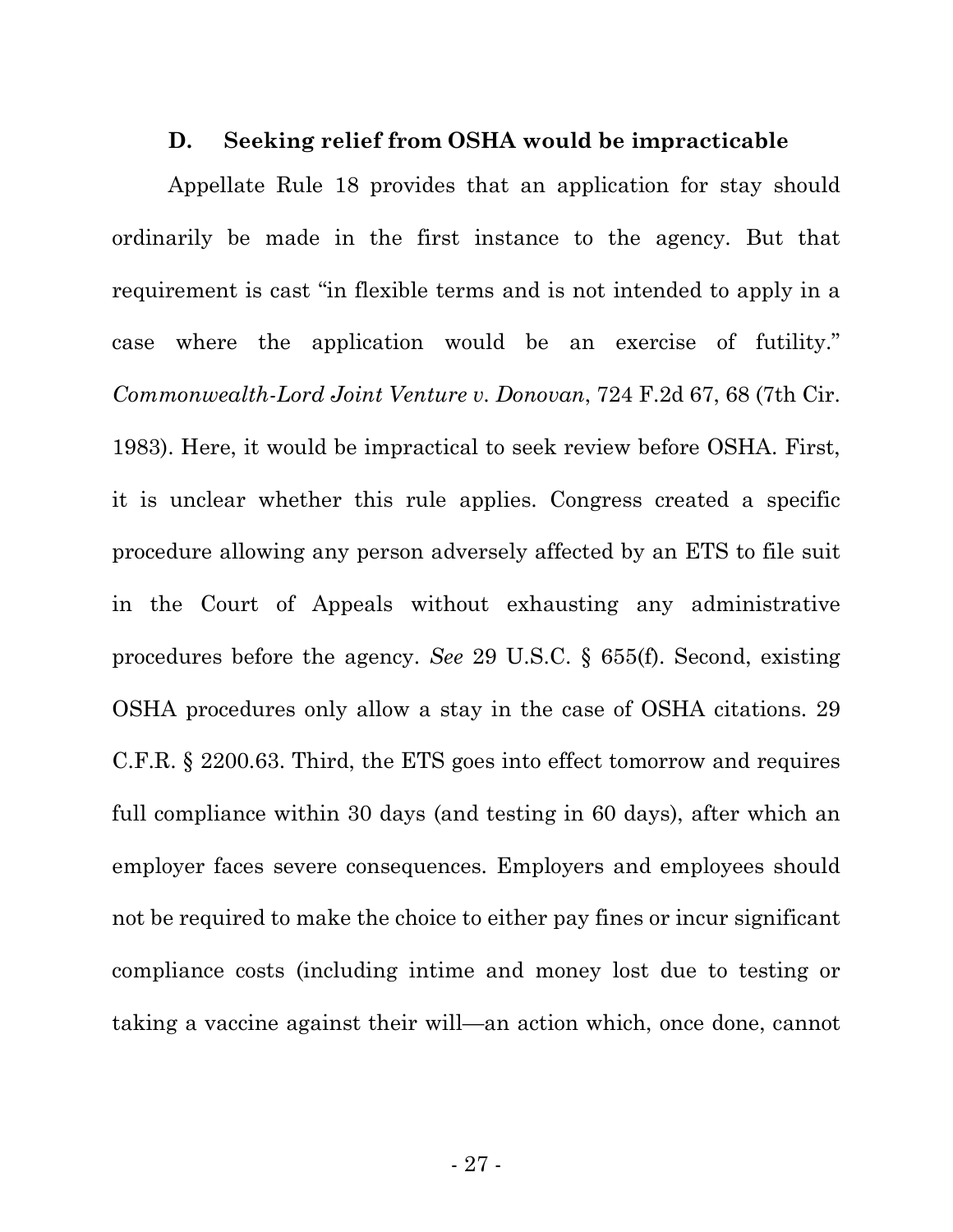be undone) when there are serious questions about the agency's authority to act.

# **IV. CONCLUSION**

The motion for stay should be granted on an emergency basis and

the ETS put on hold before it goes into effect on November 5, 2021.

Dated this 4th day of November, 2021.

# **WISCONSIN INSTITUTE FOR LAW & LIBERTY**

/s/ *Daniel P. Lennington* Rick Esenberg Daniel P. Lennington Lucas T. Vebber Katherine Spitz **330 East Kilbourn Avenue, Suite 725 Milwaukee, WI 53202 Telephone: (414) 727-9455 Facsimile: (414) 727-6385** Rick@will-law.org Dan@will-law.org Lucas@will-law.org Kate@will-law.org

*Attorneys for Petitioners*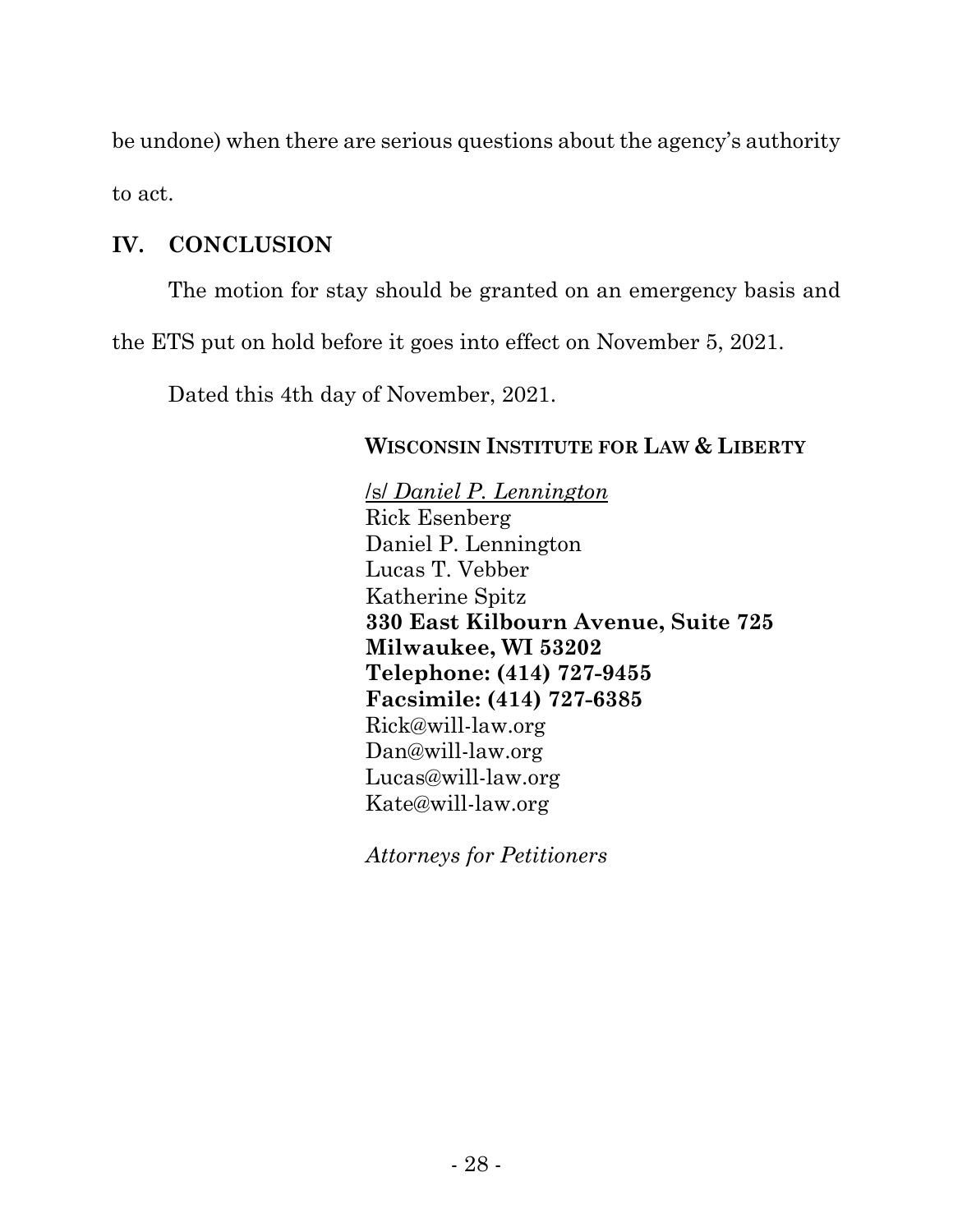# **CERTIFICATE OF COMPLIANCE**

Pursuant to Federal Rule of Appellate Procedure 32(g), I certify the following:

This motion complies with the type-volume limitation of Federal Rule of Appellate Procedure 27(d)(2) because this motion contains 5,192 words, excluding the parts of the motion exempted by Federal Rule of Appellate Procedure 32(f).

This motion complies with the typeface requirements of Federal Rules of Appellate Procedure 27(d)(E), and the type style requirements of Federal Rule of Appellate Procedure 32(a)(6), because this motion has been prepared in a proportionately spaced typeface using the 2013 version of Microsoft Word in 14-point Century Schoolbook font.

Dated: November 4, 2021

/s/ *Daniel P. Lennington* DANIEL P. LENNINGTON